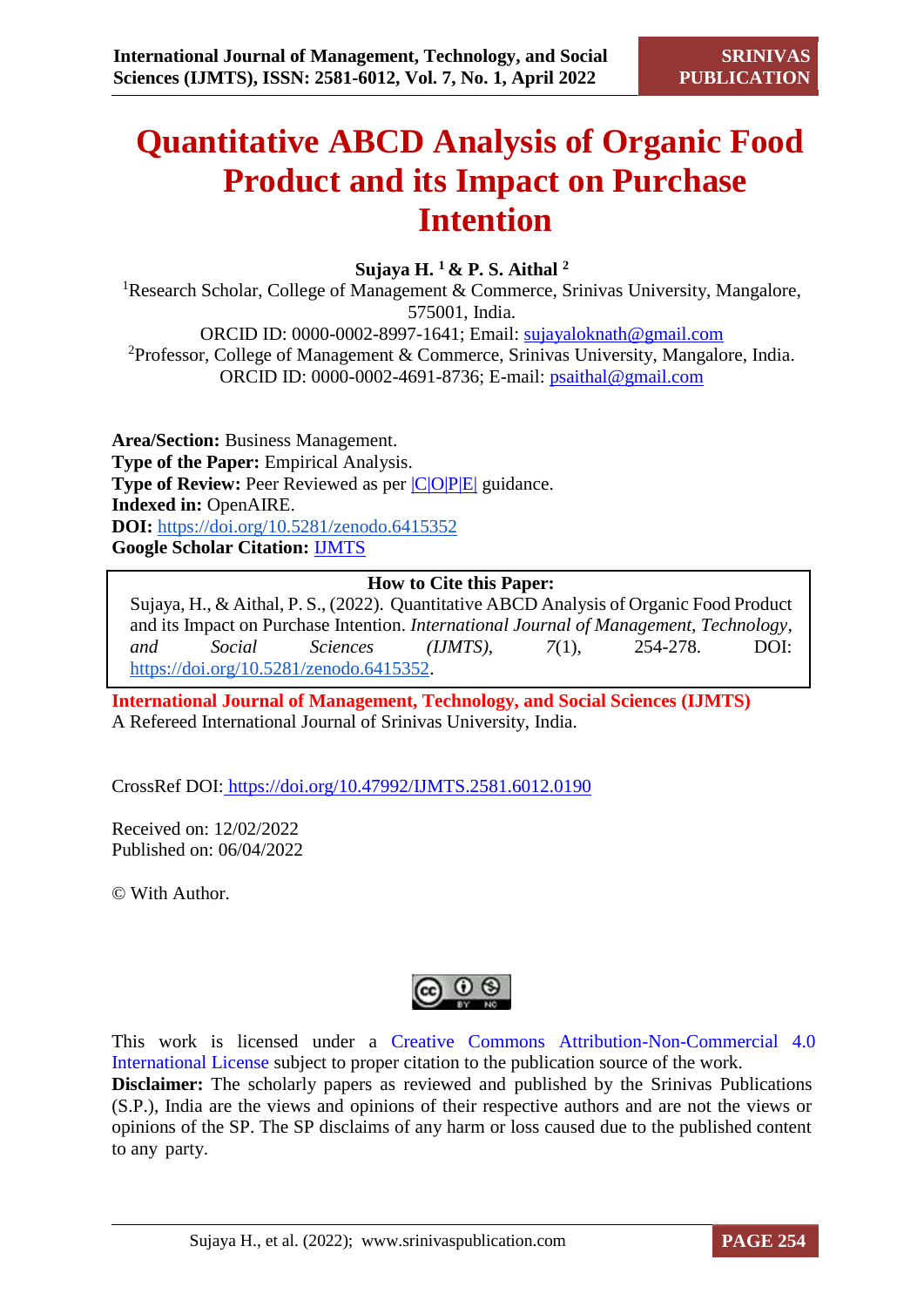## **Quantitative ABCD Analysis of Organic Food Product and its Impact on Purchase Intention**

**Sujaya H. <sup>1</sup>& P. S. Aithal <sup>2</sup>**

<sup>1</sup>Research Scholar, College of Management & Commerce, Srinivas University, Mangalore, 575001, India.

ORCID ID: 0000-0002-8997-1641; Email: [sujayaloknath@gmail.com](mailto:sujayaloknath@gmail.com) <sup>2</sup>Professor, College of Management & Commerce, Srinivas University, Mangalore, India. ORCID ID: 0000-0002-4691-8736; E-mail: [psaithal@gmail.com](mailto:psaithal@gmail.com)

## **ABSTRACT**

**Purpose:** *The ABCD (Advantages, Benefits, Constraints, and Disadvantages) analysis framework examines the effectiveness of a concept, or idea in a given environment. It studies the individual characteristics, system characteristics, efficiency of the concept or a strategy. It was also analyzed to identify the constitutional critical elements. In the quantitative analysis using ABCD appropriate score/weightage can be given to each constituent critical element of organic food products and its impact on purchase intention.* 

**Design:** *ABCD analysis framework identifies the relevant score weightage which is assigned to all the critical constituents under each variable, which analysis the effectiveness of organic food products and its impact on purchase intention, through empirical data analysis and the total score of each construct is measured by evaluating the score through a focus group.*

**Findings:** *The result exhibits that under ABCD analysis framework, the analysis has identified 98 key critical constituent elements under the constructs which satisfy the effectiveness of organic food products and its impact on purchase intention. Finally, the weightage ranking of 98 key critical constituent elements under the study determines a high satisfactory level with benefits gaining the highest score followed by advantages and disadvantages with neutral weightage and constraints with no satisfactory level.*

**Originality/Value:** *This paper begins with a review of previous research analysis using ABCD analysis framework and moves to what is being implemented on determinant issues, key attributes, factor analysis, elementary analysis based on critical constituent elements of organic food product and their impact on purchase intention.*

**Paper Type:** *Empirical analysis*.

**Keywords:** ABCD analysis, Factor Analysis, Elementary analysis, Organic food product, Purchase intention, Quantitative analysis.

## **1. INTRODUCTION :**

Analyzing the organic food product of customers is associated with their behaviour and belief, which shows a drastic effect on their intentions to purchase. Studies result portrays a highlight how customers are involved in purchasing organic food products due to their organic attributes. Studies delineate about customers' increased intentions towards these chemical-free products are due to the knowledge and information about the product. A growing body of research examines health concern and environmental concern as the major players to lure the intentions. The research study provides a fascinating insight into how these encounters shaped paving the way to organic food consumption [1]. A stream of literature analysis that customers focus on organic food products is due to their personal factors that urge the inner drive leading to intentions and also it includes nutrition level and also their taste. Furthermore, studies witnessed about the organic market in India, from the nascent stage to the present era is a booming industry with an increase in the export figure ranging from 300 products to 20 countries with different category products and also the organic practices in the country have led to a substantial increase in the purchase intention [2]. Under the ABCD analysis framework, it examines the effectiveness of a concept or idea in a given environment. This analysis framework is recently introduced in the business analysis framework, etc [3]. Furthermore, the ABCD analysis framework can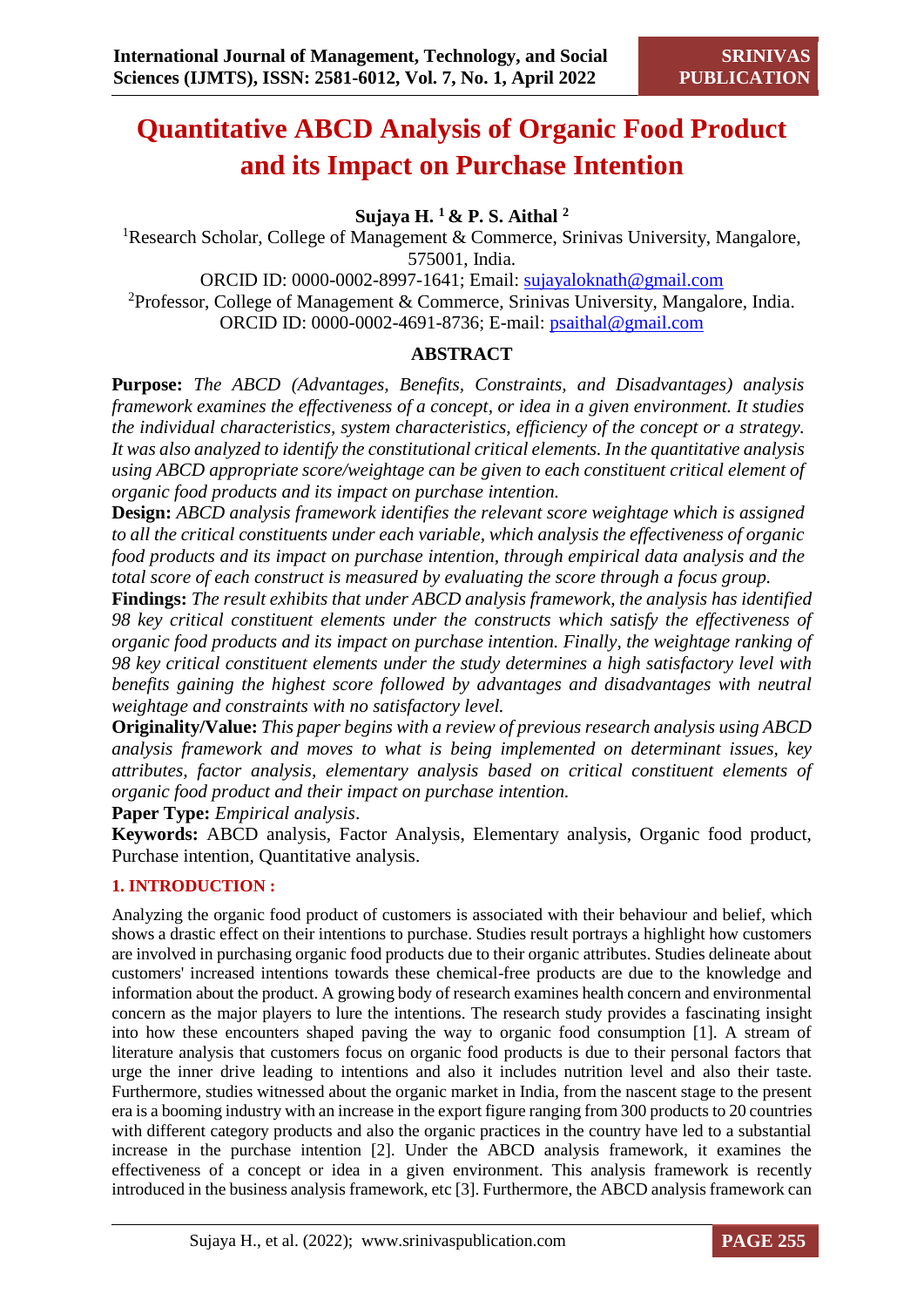be also used to identify the resources such as material, machines, information, and human resource for a purpose of social benefits. Under ABCD framework, the concept/system/strategy/resource is also analyzed to identify the constitutional critical elements. In the quantitative analysis using ABCD appropriate score/weightage can be given to each constituent critical element. Under empirical research, the total score is calculated for the constructs by evaluating the scores which may be further accepted or rejected. Furthermore, the ABCD analysis framework is used to analyze various concepts, and materials like the Working from home-an e-business model [4], Black Ocean strategy [5], Higher Education Stage Model [6], Private University system in India [7], National Assessment and Accreditation Council (NAAC) [8], The analysis of Elemental and factor of dye-doped polymer films for photonic applications [9], 'Six thinking hats model for lateral thinking [10], etc. Studies helps in identifying the major issues related to organization, operation and administration when applying ABCD framework. Once the determinant issues are identified, it is necessary that the issues need to be discovered though focus group under the constructs, advantages, benefits, constraints and disadvantages of the ABCD' framework. However, the organic food product and its impact on purchase intention importance can be discussed based on constituent critical elements.

#### **2. REVIEW OF LITERATURE TO KNOW CURRENT STATUS :**

ABCD analysis framework consists of individual and system characteristics, efficiency of a concept or a strategy can also be studied using other analysis along with ABCD analysis [3]. The ABCD analysis has gone further to make it quantitative. In the current status of ABCD analysis framework, exploratory research' can be done to explore the research design, the selection of subjects and also data collection method. Furthermore, exploratory research depends on reviewing available literature and even qualitative approaches and also in-depth interviews or pilot studies. However, ABCD analysis framework also identifies empirical framework by developing a methodology to analyze the hypothesis testing through experimental and observational studies [11].

## **3. OBJECTIVES OF THE STUDY :**

(1) To discuss the suitability of ABCD analysis on the organic food product and its impact on purchase intention based on a general review of literature of ABCD qualitative listing and ABCD quantitative analysis.

(2) To list the advantages, benefits, constraints, and disadvantages of organic food product and their impact on purchase intention.

(3) To identify the effecting factors under each key attribute based on various issues/stakeholders.

(4) To analyze the factors affecting factors of organic food product and their impact on purchase intention.

(5) To evaluate the critical constituent elements based on ABCD analysis of organic food product and their impact on purchase intention.

(6) To investigate the critical constituent elements of ABCD analysis and ranking them based on the four ABCD constructs.

#### **4. ABCD LISTING FOR QUALITATIVE ANALYSIS OF USE OF ORGANIC FOOD PRODUCT AND ITS IMPACT ON PURCHASE INTENTION :**

A consistent method is used to identify the behaviour, dynamics and structure of the business and assess the innovative changes and its impact, by using the framework, after analysing qualitative analysis one can list important advantages, benefits, constraints, and disadvantages of every identified determinant issues. It also presents the idea of ABCD listing, which can be designated as a predetermined requirement for ABCD analysis [8].

#### **4.1 Review on ABCD listing in different scholarly publication:**

After selecting numerous issues to analyze, a qualitative analysis can be used to create a list of important advantages benefits constraints and dis-advantages for each identified determinant issues. This will also provide a fundamental understanding and can be used as a predefined condition for ABCD analysis, which is referred to as ABCD listing. Table 1 depicts some of the scholarly articles which have used only listing of advantages, benefits, constraints, and disadvantages from general/ authors point of view: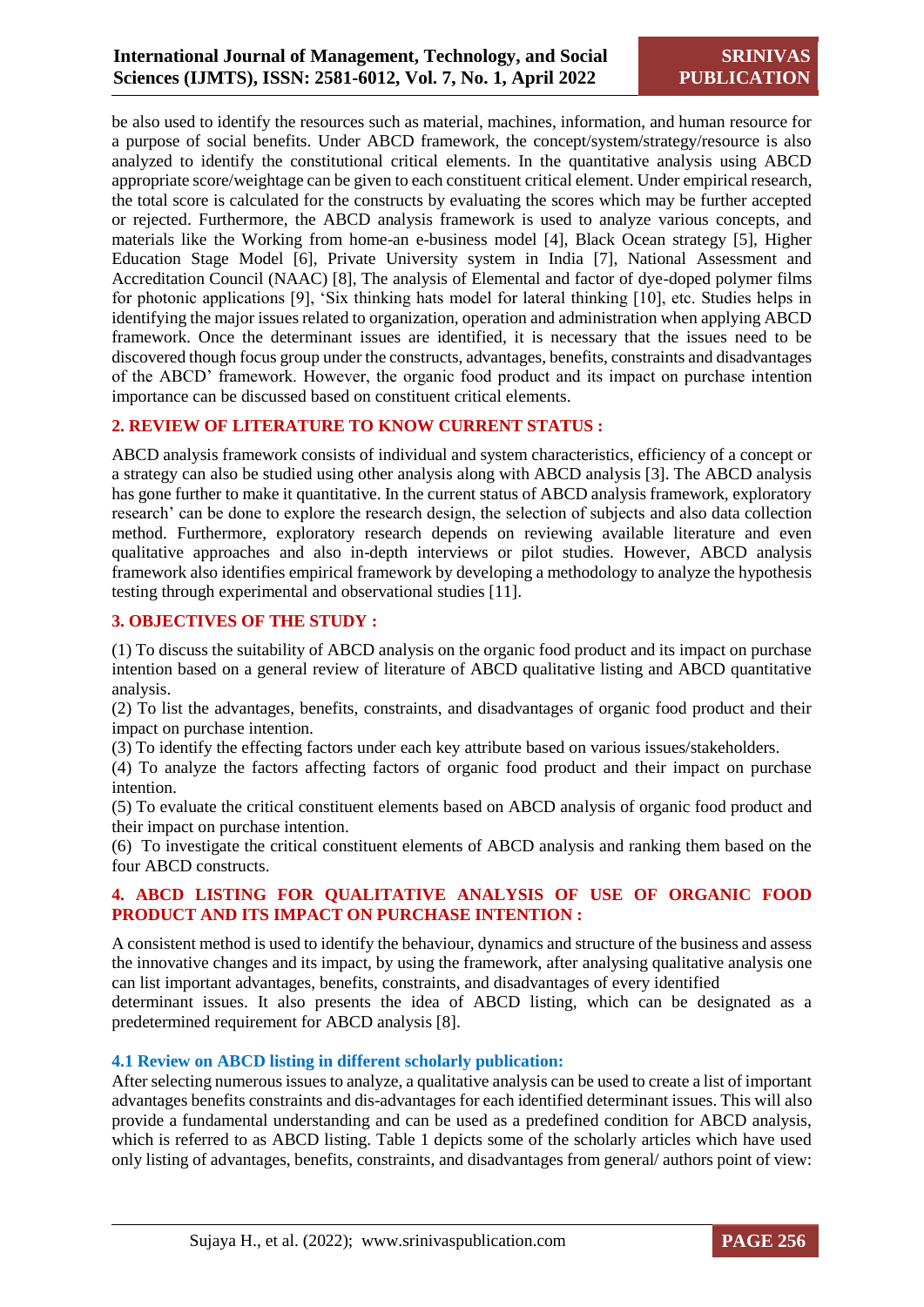|                  | Table 1: Review on Scholarly publications on ABCD Listing                                              |                                                                         |                                                             |  |  |  |
|------------------|--------------------------------------------------------------------------------------------------------|-------------------------------------------------------------------------|-------------------------------------------------------------|--|--|--|
| $S_{\bullet}$    | Title of the scholarly article that used                                                               | <b>Issue</b>                                                            | <b>References</b>                                           |  |  |  |
| No.              | <b>ABCD Listing</b>                                                                                    |                                                                         |                                                             |  |  |  |
| $\mathbf{1}$     | Six Thinking Hats Based Analysis.                                                                      | Six hats thinking as<br>tool for risk<br>Decisions.                     | Rangi & Aithal, P. S.<br>$(2020)$ . [12]                    |  |  |  |
| $\overline{2}$   | <b>International Business and its</b><br>Environments' study on Various<br>Frameworks used to analyse. | Firm's internal<br>performance and<br>external opportunity<br>analysis. | P. S. Aithal et al., (2017).<br>$[13]$                      |  |  |  |
| 3                | Digital Transformation in 'Indian<br>Banking' System.                                                  | Digital<br>Transformation in<br>Indian<br>Banking System.               | Vidya M. & Shailashri V.<br>T. (2021). [14]                 |  |  |  |
| $\overline{4}$   | 'b.com model' in corporate auditing.                                                                   | <b>B.Com.</b> course<br>study model.                                    | Noronha & Aithal, P. S.<br>$(2016)$ . [15]                  |  |  |  |
| 5                | Communication technologies of mobile<br>information towards customized services.                       | 5G information<br>communication<br>technology.                          | Krishna Prasad & Aithal,<br>P. S. $(2016)$ . [16]           |  |  |  |
| 6                | Innovation in B.Tech. Curriculum as<br>B.Tech. (Hons).                                                 | <b>STEAM &amp;ESEP</b><br>based B.Tech.<br>(Hons) Model.                | Aithal, P. S. &<br>Shubhrajyotsna Aithal<br>$(2019)$ . [17] |  |  |  |
| $\boldsymbol{7}$ | Social Engagement: A Brand Building<br>Concept.                                                        | Companies<br>contributing to<br>CSR.                                    | Shailashri V.T. &<br>Anumesh Kariappa<br>$(2020)$ . [18]    |  |  |  |
| 8                | Nanotechnology innovations in renewable<br>energy sector.                                              | Nanotechnology<br><b>Business</b><br>Opportunities in<br>Energy Sector. | Aithal, P. S. &<br>Shubhrajyotsna Aithal<br>$(2019)$ . [19] |  |  |  |
| 9                | Theory A' for managing people for<br>performance.                                                      | Theory of<br>Accountability.                                            | Aithal, P. S. & Kumar, P.<br>M. (2016). [20]                |  |  |  |
| 10               | Diversity and Inclusion: A Case Study on<br>WIPRO.                                                     | Diversity and<br>inclusion of Wipro<br>company ltd.                     | Krithi & Pai, R. (2020).<br>$[21]$                          |  |  |  |
| 11               | Student Centric Curriculum Design.                                                                     | Curriculum<br>Updating.                                                 | Aithal, P. S. et al., (2016).<br>$[22]$                     |  |  |  |
| 12               | <b>Higher Educational Institutions-SIMS</b><br>Model: Research productivity.                           | <b>Super Productivity</b><br>in HE Institutions.                        | Aithal, P. S. et al. (2016).<br>$[23]$                      |  |  |  |
| 13               | Smart Library Model for Future<br>Generations.                                                         | Institutional<br>research centres.                                      | Aithal, P. S. et al. (2016).<br>[24]                        |  |  |  |
| 14               | Student Centric Learning of planned hard<br>work.                                                      | <b>Student Centric</b><br>Learning.                                     | Shubrajyotsna Aithal,<br>Aithal, P. S. (2016). [25]         |  |  |  |
| 15               | Organizing the Unorganized Lifestyle<br>Retailers.                                                     | Comparison<br>between organized<br>and unorganized<br>lifestyle.        | Ganesha, H. R. & Aithal,<br>P. S. (2020). [26].             |  |  |  |
| 16               | Concepts & strategies of green education.                                                              | Green model<br>analysis.                                                | Aithal, P. S. & Rao, P.<br>$(2016)$ . [27].                 |  |  |  |
| 17               | E-Campus Recruitment Process of paints.                                                                | Berger paint e-<br>campus recruitment.                                  | Shenoy, V., Aithal, P. S.<br>& Pai, R. (2018). [28]         |  |  |  |
| 18               | Literature of Research Agenda in Indian<br>Equities and Machine Learning.                              | Investors,<br>practitioners and<br>future researchers.                  | Rangi, & Aithal, P. S.<br>$(2021)$ . [29]                   |  |  |  |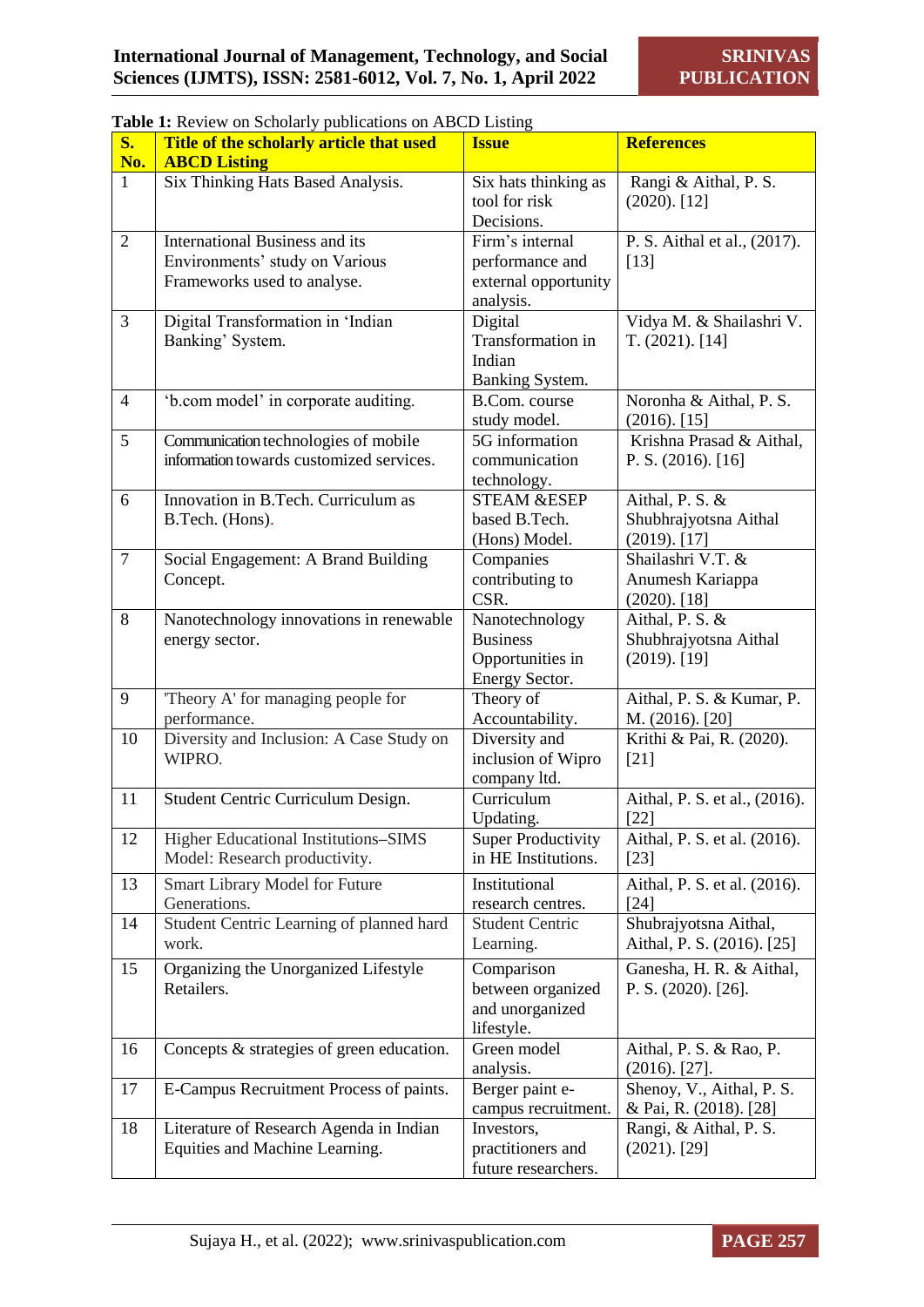## **International Journal of Management, Technology, and Social Sciences (IJMTS), ISSN: 2581-6012, Vol. 7, No. 1, April 2022**

| 19 | Online E-Campus Recruitment Process of | Muthoot finance     | Shenoy, V., Aithal, P. S.   |
|----|----------------------------------------|---------------------|-----------------------------|
|    | Muthoot Finance Ltd.                   | recruitment.        | & Pai, R. (2021). [30]      |
| 20 | Private University System in Indian    | Private university. | Muduli, A. K., Pati, P. K., |
|    | framework.                             |                     | & Patnaik, M. (2019). [31]  |
| 21 | Artificial Intelligence: Review of     | Analysis of chosen  | Krishna Prakash &           |
|    | literature.                            | research proposal.  | Kalyanathaya, (2022).       |
|    |                                        |                     | $[32]$                      |
| 22 | Analysis of Indian pharmaceutical      | Indian              | Shenoy, & Shailashri V.     |
|    | industry.                              | pharmaceutical      | T. (2022). [33]             |
|    |                                        | industry.           |                             |
| 23 | Financial Transaction of Major         | Mobile banking      | Krishna Prasad, K., &       |
|    | Nationalized Banks in India.           | financial           | Ushadevi, P. (2018). [34]   |
|    |                                        | transaction.        |                             |
| 24 | Data Analytics in Smart Agricultural   | Research proposal.  | Vikranth, K., & K.,         |
|    | System.                                |                     | Krishna Prasad, (2021).     |
|    |                                        |                     | $[35]$                      |
| 25 | Sustainable Finance on MSMEs.          | Sustainable finance | Mahesh, K. M., et al.,      |
|    |                                        | on MSME.            | $(2022)$ . [36]             |
|    |                                        |                     |                             |
| 26 | COVID-19: Innovative Marketing.        | Innovative          | Rajasekar, D., & Aithal, P. |
|    |                                        | marketing medium.   | S. (2022). [37]             |
| 27 | Leadership Theories.                   | 'AB' theory of      | Aithal, P. S. &             |
|    |                                        | leadership.         | Shubhrajyotsna Aithal.      |
|    |                                        |                     | $(2019)$ . [38]             |
|    |                                        |                     |                             |
| 28 | Perspectives on Online Pharmacy Model. | Online pharmacy.    | Architha Aithal.,           |
|    |                                        |                     | Shabaraya, A. R. (2018).    |
|    |                                        |                     | [39]                        |
| 29 | Application of ABCD Analysis.          | Private university. | Abani Kumar Muduliet        |
|    |                                        |                     | al., (2019). [31]           |

Under ABCD framework, the concept/system/strategy/technology/idea/model/resource is also analyzed to identify the constitutional critical elements. The review of ABCD framework is used to identify the area of research paper along with their focus/outcome and the author's references. The table 2 depicts the article area, focus and their references.

**Table 2:** Review of ABCDFramework used in different scholarly articles along with their area, focus/outcome and references

| <b>S. No.</b> | <b>Area</b>                                         | <b>Focus/ Outcome of the</b><br>study                                                                                                       | <b>References</b>                  |
|---------------|-----------------------------------------------------|---------------------------------------------------------------------------------------------------------------------------------------------|------------------------------------|
|               | Online services of food<br>delivery.                | Online services of food<br>delivery services analyzed<br>advantageous factors were<br>major contributors of online<br>food delivery system. | Dsouza & Bhat, S. (2021). [40]     |
| $\mathcal{D}$ | New research indices.                               | Identifies<br>the<br>research<br>performance of the<br>stakeholders.                                                                        | Aithal, P. S. et al., (2017). [41] |
| $\mathcal{R}$ | Research methodology<br>in company<br>case studies. | Considered as a powerful<br>tool in developing research<br>case studies                                                                     | Aithal, P. S. et al., (2017). [3]  |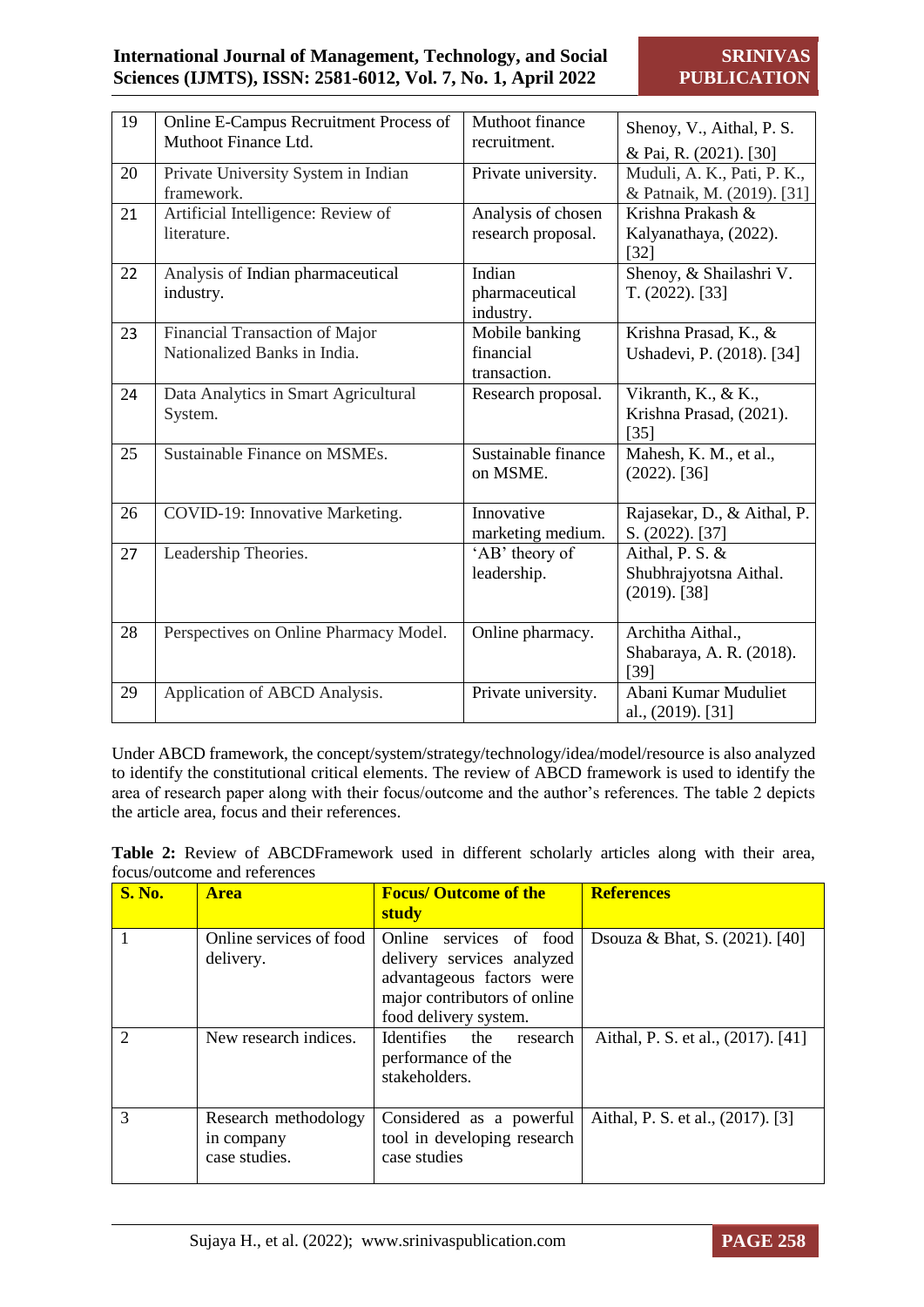## **International Journal of Management, Technology, and Social Sciences (IJMTS), ISSN: 2581-6012, Vol. 7, No. 1, April 2022**

**SRINIVAS PUBLICATION**

| $\overline{4}$ | Optimum<br>alternate<br>solution<br>in<br>the<br>healthcare system.          | Identifies solution in the<br>healthcare professional for<br>acute shortage.                                      | Architha Aithal, & P. S. Aithal<br>$(2017)$ . [42]  |
|----------------|------------------------------------------------------------------------------|-------------------------------------------------------------------------------------------------------------------|-----------------------------------------------------|
| 5              | choice-based<br>The<br>credit system.                                        | Option for students have a<br>choice to choose the<br>courses.                                                    | Aithal & P. S. Suresh Kumar, P.<br>M. (2016). [43]  |
| 6              | Placement<br>determination<br>with<br><b>IEDRA</b> model.                    | Study analyzed the<br><sub>of</sub><br>Performances'<br>high<br>satisfactory levels of the<br><b>IEDRA</b> Model. | Shenoy & P. S. Aithal $(2017)$ .<br>$[44]$          |
| $\overline{7}$ | Measuring<br>research<br>quality<br>through<br>research indices.             | Calculation based on<br>number of citations.                                                                      | Aithal, P. S. et al., (2017). [45]                  |
| 8              | Six thinking hats<br>technique.                                              | It is considered<br>as<br>an<br>effective tool for solving<br>organizational problem.                             | Aithal, P. S. et al. (2016). [10]                   |
| 9              | The annual research<br>productivity with ABC<br>model.                       | It calculates the research<br>performance with annual<br>research output.                                         | Aithal, P. S. et al. (2016). [46]                   |
| 10             | Analysis of business<br>model and concepts<br>through new ABCD<br>technique. | Helpful in business for<br>enhancing customer value<br>and generating revenue.                                    | Aithal, P. S. et al. (2015). [3]                    |
| 11             | Working from home.                                                           | Reduces the expenditure for<br>travelling,<br>homely<br>food,<br>office<br>space<br>and<br>maintenance.           | Reshma et al., (2015). [4]                          |
| 12             | Theory 'A'.                                                                  | Identifies the approaches of<br>positive and negative to<br>human nature.                                         | Aithal, P. S. & Suresh Kumar, P.<br>M. (2016). [19] |
| 13             | Dye-doped Polymers.                                                          | Integrate scientific research<br>and a new attempt.                                                               | Aithal, S., & Aithal, P. S. (2016).<br>[9]          |
| 14             | a'<br>Theory<br>on<br>organizational<br>Performance.                         | 'Theory A' for<br>performance is relevant to<br>the present day<br>work force.                                    | Aithal, P. S. & Suresh Kumar, P.<br>M. (2016). [20] |
| 15             | education<br>Green<br>concepts.                                              | transform<br>Expected<br>to<br>education sector.                                                                  | Rao & P. S. Aithal (2016). [27]                     |
| 16             | Working from home.                                                           | Improves<br>work<br>environment and reduces<br>the pollution level.                                               | Reshma et al. (2015). [4]                           |
| 17             | Ideal<br>computing<br>system<br>and<br>opportunity.                          | Improve<br>efficiency,<br>scalability, multitasking.                                                              | Aithal, P. S., & Pai T, V. (2016).<br>$[47]$        |
| 18             | Enhancement<br>of<br>Graduate attributes.                                    | Competitive exams for jobs<br>which may lead to best<br>performance.                                              | Aithal, P. S. & Suresh Kumar,<br>P. M. (2015). [48] |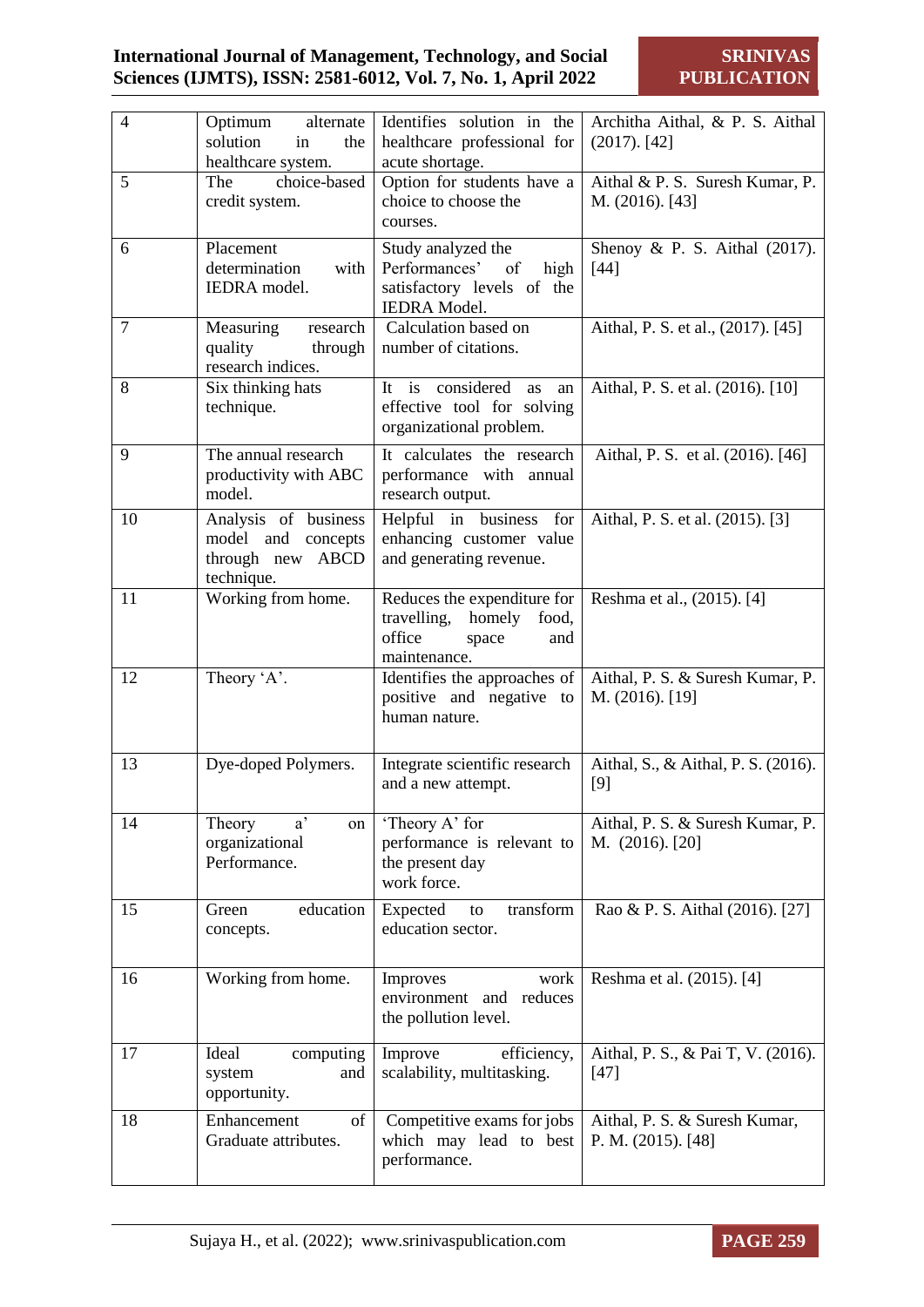| 19 | Smart library models.             | for<br>opportunity<br>A<br>new<br>innovation.                              | Aithal, P. S. et al. (2016). [24]                     |
|----|-----------------------------------|----------------------------------------------------------------------------|-------------------------------------------------------|
| 20 | Accreditation<br>NAAC.<br>System. | NAAC serves as the basis<br>for assessment of HEIs.                        | Aithal P. S., et al. (2016). [8]                      |
| 21 | Digital Banking.                  | In the current scenario<br>digital E-Payments were<br>considered fruitful. | Vidya M. & Shailashri V. T.<br>$(2021)$ . [14]        |
| 22 | Autonomous Cars race.             | Innovative self-driving<br>concept.                                        | Divya Kumari & Bhat (2021).<br>[49]                   |
| 23 | Workforce diversity.              | Diversity improves<br>Productivity.                                        | Krithi & Pai (2020). [21]                             |
| 24 | Private<br>University<br>System.  | Supports the student's<br>progress.                                        | Abani Kumar Muduli et al.,<br>$(2019)$ . [31]         |
| 25 | <b>Brand Building</b>             | Enhances internal and<br>external stakeholders.                            | Shailashri V.T. &<br>Anumesh<br>Kariappa (2020). [50] |

#### **4.2 ABCD Listing of Use of Organic food product and its Impact on Purchase Intention:**

The advantages, benefits, constraints, and disadvantages of use of organic products and its impact on the purchase intention of consumers are listed below:

#### **(1) Advantages:**

(1) The environmental concern along with changing trends, eco-friendly behaviour of consumers has captured a significant share of organic vegetables.

(2) The consumers discerning towards organic products is basically towards healthy, safety, nutritional level and environmental concern leading to purchase intention.

(3) Studies show that organic vegetables seep into the mainstream of the malls and supermarkets, have caught the attention of the consumers eventually due to their organic attributes.

(4) The disposable income of customers captured increased market share for organic products.

(5) The consumer`s holistic approaches towards environmental concern have increased the impact of sustainability and a robust move towards new emerging trends.

(6) The younger generation along with high-income groups opined their views by choosing organic products between conventional products.

(7) Brand loyalty towards the brand enhances the repetition of purchase and also the satisfaction inculcates with a positive vibe towards purchase intention.

(8) When compared to the past situation an organic product was an untapped market within the nascent stage is now gaining overwhelming response with numerous customers purchase intentions.

(9) In western countries, some of the organic vegetables are grown in greenhouses or open fields and sold to customers.

(10) The growing demand for these products is the food safety concern of the individuals along with health concerns and environmental concerns play a crucial role in enrolling purchase intention of consumers.

#### **(2) Benefits:**

(1) The perceptible behavioural tendencies of the consumer concerning their lifestyle and health concerns are motivational factors that lead to the purchase of organic products and to endeavour a better lifestyle.

(2) Customers emphasize organic product purchases are due to nutrition level, taste, and health issues which are the major concern for organic product purchases.

(3) Environmental degradation has emasculated sustainability by affecting the food chain process, which has eventually led to a green movement among customers who focus their attention on organic purchases especially fruits and vegetables.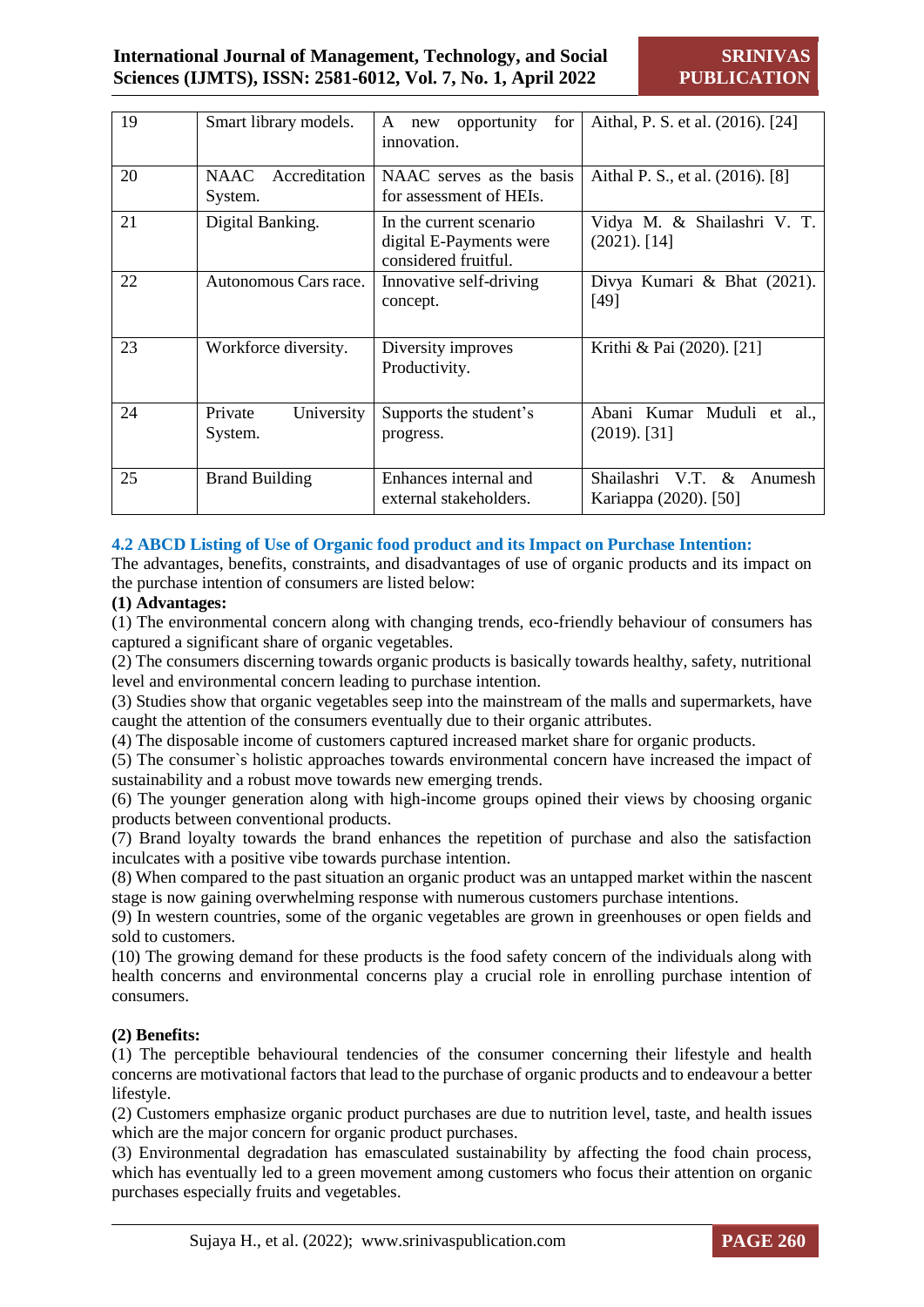(4) The growing demand for organic products is the food safety concern of the individuals along with health concerns and environmental concerns playing a crucial role.

(5) The product also carries a government quality assurance mark and a new Jaivik Bharat logo, which differentiates an organic product from a non-organic one.

(6) The consumer's concern towards health regenerates the product potential embarks an organic realm.

(7) Health concern undertakes ready action for consumer behaviour and as a result, organic food consumption is an investment for a healthier life.

(8) A healthier lifestyle is based on the attitude of consumers towards a healthy pattern of life.

(9) When compared to conventional products, organic food products have an increased level of nutrition with vitamin C, iron, prosperous and magnesium.

(10) The target customers' brand repositioning and communication with customers embark on a new era of convincing consumers' for further purchase intention**.**

#### **(3) Constraints:**

(1) The sceptic nature of the consumer about organic purchases is a barrier to purchase intention.

(2) The main constraint of organic product consumption is the lack of purchase intention due to increasing prices.

(3) The studies show about 67 percent of consumers' show a positive attitude while only 4 percent are the actual buyers.

(4) The customers' paucity towards organic product labels demonstrates the customer's lack of confidence towards organic product purchases and the most fraudulent actions include mislabelling products as organic.

(5) Perceived obstacles such as premium price, availability, and labelling standard always create unintentional purchasing tendencies of consumers.

(6) Research studies also discuss consumer's lack of knowledge as the major constrains for attitudinal tendencies.

(7) The customers' ambiguities and impulsive action impede the progress in behavioural actions**.**

#### **(4) Disadvantages:**

(1) The negative behaviour of consumers impedes the situation affecting the decision-making coupled with dwindling intention to purchase.

(2) Prior research endeavours the consumers behaviour is incoherent and uncontrollable based on the situational urge.

(3) Farmers use more of chemicals to prevent the worm infection leading to unproductive land area.

(4) The producers are embattled with higher prices of organic food along with the shortage of supply chain integration and certification from a government authority.

(5) The customers' paucity towards organic product labels demonstrates the customer's lack of confidence towards organic product purchases and the most fraudulent actions include mislabelling products as organic.

(6) The eco-systems are embattled with various environmental issues due to an increase in consumption and population.

#### **5. ABCD FRAMEWORKS USED FOR ORGANIC FOOD PRODUCT AND CUSTOMER PURCHASE INTENTION :**

#### **5.1 Literature Review on ABCD Framework :**

The ABCD analysis was developed by Aithal, P. S. et al. (2015) [4] to identify the business model/strategy/concept/system and to analyze its effectiveness towards providing value to the stakeholders. The Application of these analyses results in an organized list of business advantages, benefits, constraints and disadvantages. Moreover, it identifies suitable critical effective elements within the framework. This technique provides guidelines to analyze and identify the business strategy, and business system with better efficiency. Studies also analyzed the characteristics of the "Working from Home" e-business model using the `ABCD analysis technique`. Nevertheless, studies also show the various factors which decide the working from home system, which is a model of various constituent critical elements, have effects on organizational objectives, employer's point of view, employee's point of view, customer's point of view environmental/societal point of view, which are derived by qualitative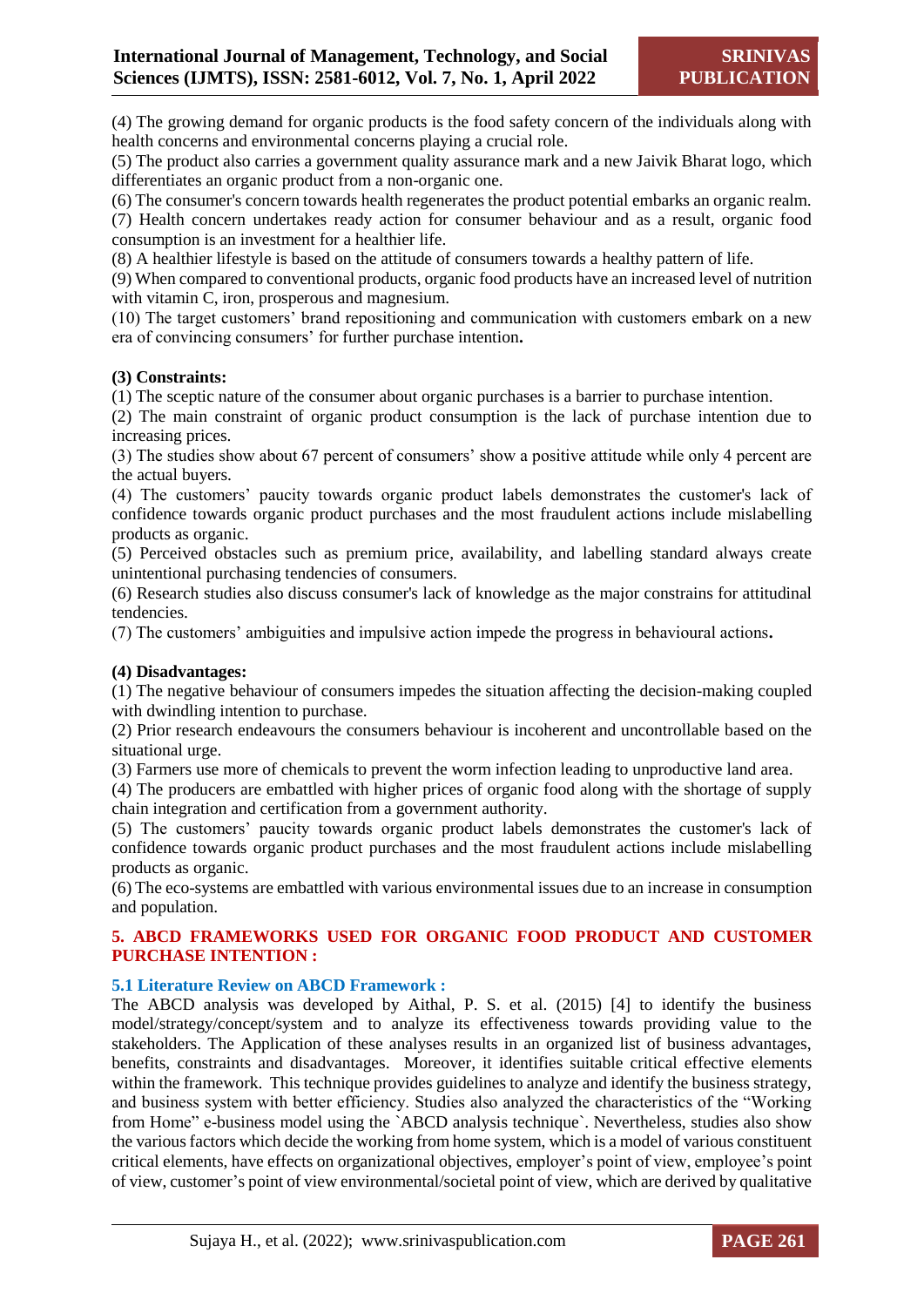data collection instrument called as focus group method [5] for business, employee`s, administrative, environmental and operational issues which is furthermore analyzed by the affecting factors and their constituent critical elements [6]. However, with the help of the ABCD framework NAAC Accreditation system on faculty, student development, social issues, environmental issues, community engagement, infrastructure, and strategic issues like innovation and creativity are being identified. The ABCD analysis framework has been used for the 'Higher educational stage model". The characteristics of this concept are identified and evaluated through ABCD framework. Underperformance evaluation ABCD analysis technique is supported by the result derived from total scores. Studies also portray on contrary other analytical techniques such as porter`s (1985) value chain analysis facilitates the process within the company, but never provide an easy mechanism to connect these business objectives [3]. Table 3 depicts Frameworks of table along with their area, determinant issues and references.

| $\overline{\mathbf{S}}$ .<br>No. | <b>Area</b>                               | <b>Determinant issues</b>                                                                                                                                                                                                                     | <b>References</b>                                   |
|----------------------------------|-------------------------------------------|-----------------------------------------------------------------------------------------------------------------------------------------------------------------------------------------------------------------------------------------------|-----------------------------------------------------|
| $\mathbf{1}$                     | Business model and<br>systems             | Organizational issues, Business<br>operation issues, Stake holders<br>issues, Environment/society<br>issues, Technology issues.                                                                                                               | Aithal P. S. et al. (2016). [3]                     |
| $\overline{2}$                   | NAAC Accreditation in<br>higher education | Organizational issues, Faculty<br>Performance issues, Student<br><b>Development Progression</b><br>issues, Social with<br>Environmental issues,<br>Infrastructure issues, Learning<br>resources issues, and<br>Innovations Creativity issues. | Aithal P. S. et al. (2016). [8]                     |
| $\overline{3}$                   | Global warming                            | Renewable energy issues,<br>Pollution issues, Conventional<br>energy issues, Environmental<br>issues.                                                                                                                                         | Aithal, Sreeramana &<br>Acharya, (2016). [51]       |
| $\overline{4}$                   | <b>Black ocean strategy</b>               | Organizational issues,<br>Administrative issues, Employee<br>issues, Business issues, External<br>issues, Operational issues.                                                                                                                 | Aithal P. S. & Suresh Kumar<br>$(2016)$ . [5]       |
| 5                                | Nanotechnology                            | Organizational issue, Business<br>issues, Customer issues,<br>Technological issues,<br>Governmental issue,<br>Environmental issues, and<br>Societal issues.                                                                                   | Aithal P.S. & Shubhrajyotsna<br>Aithal (2018). [52] |
| 6.                               | <b>Six Thinking Hat</b><br>Technique      | Organizational issues,<br>Conceptual issues, Operational<br>issues, Managerial issues, and<br>Societal & stakeholders issues.                                                                                                                 | Aithal P. S. et al. (2016).<br>[10]                 |
| $\overline{7}$                   | Working from Home                         | Organizational issues,<br><b>Employers and Employees</b><br>issues, Customer/Student issues<br>Environmental & Social issues.                                                                                                                 | Aithal P. S. et al. (2015). [4]                     |
| 8                                | Theory 'A'                                | Organizational issues<br>Employees issues, Managers<br>issues, Ideological issues,<br>Societal and Stake Holder issues.                                                                                                                       | Aithal, P. S. et al., (2016).<br>$[53]$             |

| Table 3: Frameworks of table along with their area, determinant issues and references |  |
|---------------------------------------------------------------------------------------|--|
|---------------------------------------------------------------------------------------|--|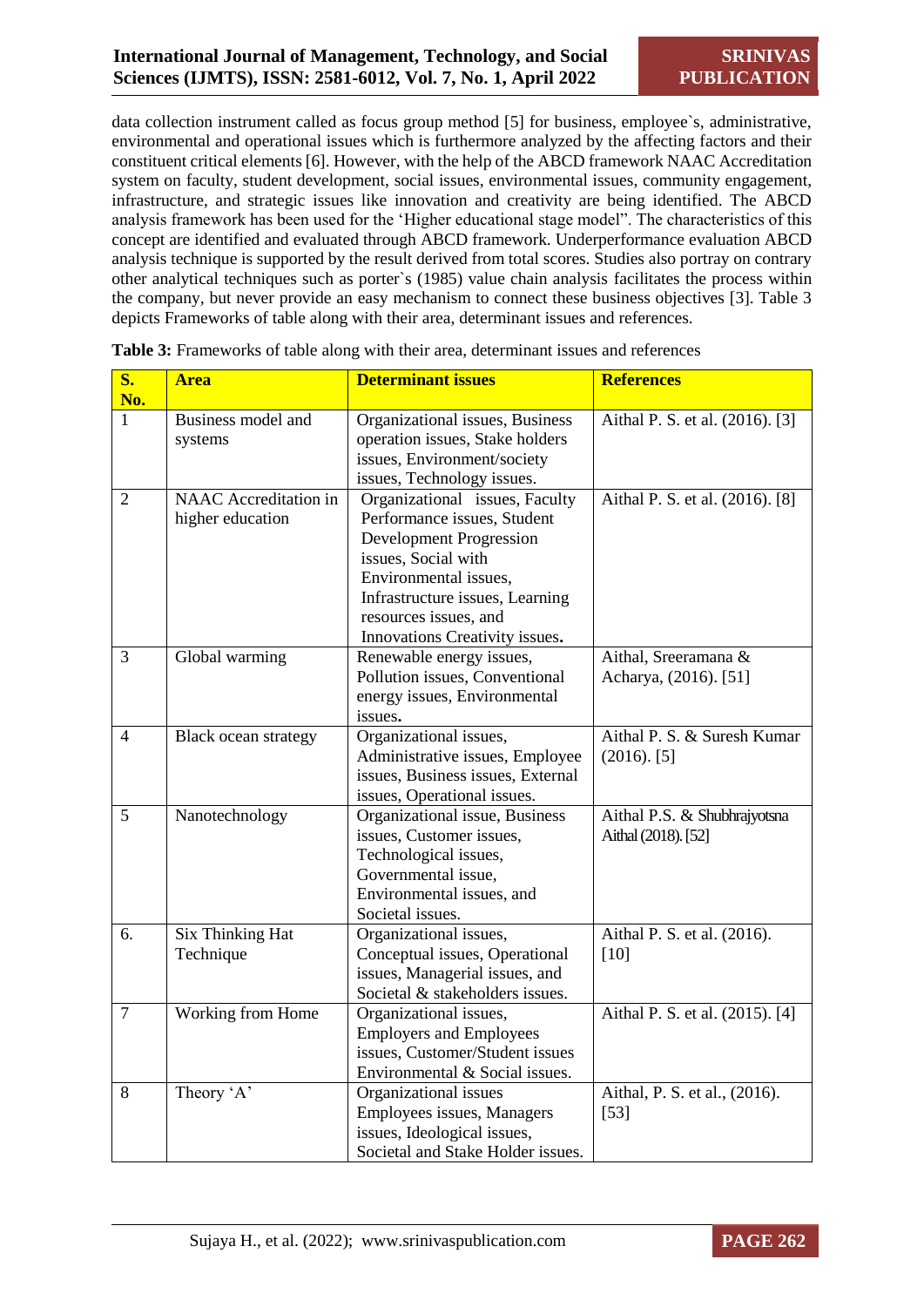| 9.  | Block chain technology     | Financial issues, Health care    | Aithal, P. S. &               |
|-----|----------------------------|----------------------------------|-------------------------------|
|     |                            | system issues, Education issues  | Shubhrajyotsna Aithal,        |
|     |                            | and Supply chain issues.         | $(2016)$ . [54]               |
| 10. | National Institutional     | Academics issues, student,       | Aithal. P. S. (2016). [55]    |
|     | <b>Ranking System</b>      | faculty issues, administration   |                               |
|     |                            | issues, infrastructure issues.   |                               |
|     |                            | Learning resources, issues, and  |                               |
|     |                            | stake holder's issues.           |                               |
| 11. | <b>Annual Research</b>     | Organizational issues,           | Aithal. P. S. et al., (2016). |
|     | Productivity               | Administrative issues, Employee  | $[38]$                        |
|     |                            | issues, Operational issues,      |                               |
|     |                            | Business issues, and External    |                               |
|     |                            | issues.                          |                               |
| 12. | Professional and           | Organizational issues,           | Architha. Aithal & Aithal.    |
|     | Personal Health care       | Alternative Acceptors issues,    | $P.S (2017)$ . [34]           |
|     |                            | Donor Physicians issues,         |                               |
|     |                            | Patients and Relatives issues,   |                               |
|     |                            | Societal issues, and Country     |                               |
|     |                            | issues.                          |                               |
| 13. | At the Base of the         | Operational issues, Stakeholders | Keerthan Raj & Aithal         |
|     | <b>Pyramid: Generating</b> | issues, Business issues,         | $(2018)$ . [56]               |
|     | wealth                     | Users/customer issues.           |                               |
| 14  | <b>On-line Campus</b>      | Organizational issues,           | Shenoy & Aithal, P. S.        |
|     | Placement                  | Administrative issues, Employee  | $(2016)$ . [57]               |
|     |                            | issues, Operational issues,      |                               |
|     |                            | Business issues, and External    |                               |
|     |                            | issues.                          |                               |
|     |                            |                                  |                               |

#### **6. STRUCTURE OF ABCD ANALYSIS FRAMEWORK :**

Under the structure of ABCD analysis framework the variables of ABCD can be identified in an effective way and the technique can be understood with ABCD analysis which further effects the determinant issues as shown in the figure 1.



**Fig. 1:** Block diagram of issues affecting the Business model, or Concept or System as per ABCD framework [3].

#### **7. KEY ATTRIBUTES AFFECTING ORGANIC FOOD PRODUCTS AND ITS IMPACT ON PURCHASE INTENTION :**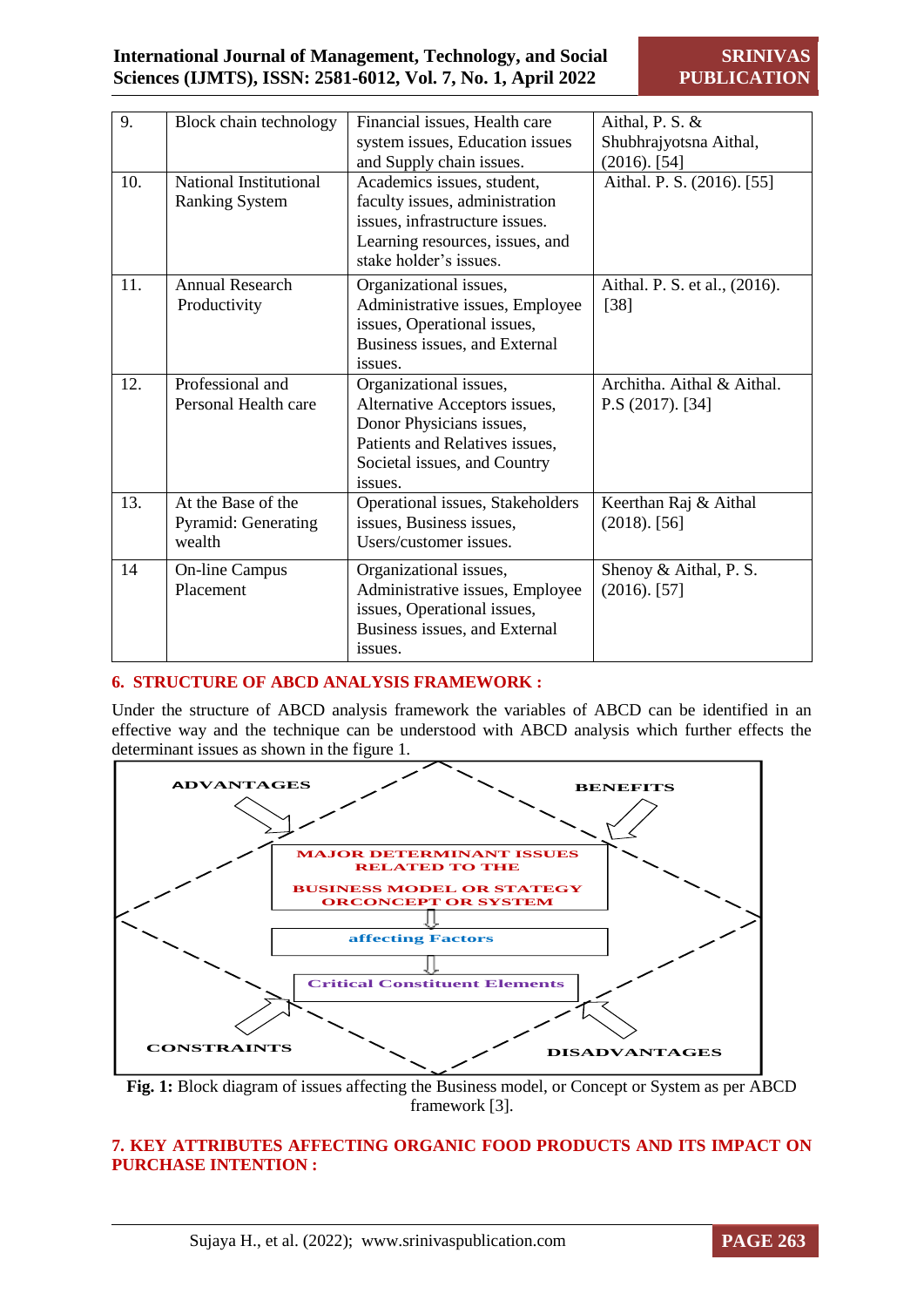The company issues are discussed and analyzed based on identifying some key attributes of each determining issues. The key attributes are important attributes of the determinant issues for deciding the affecting factors of each constructs Advantages, Benefits, Constraints and Disadvantages. The significant attributes of the determinant issues are considered to reduce the length of the analysis. Table 4 depicts the list of determinant issues and their possible key attributes.

| <b>S. No.</b> | <b>Determinant Issues</b>   | <b>Key Attributes</b>                                                            |  |
|---------------|-----------------------------|----------------------------------------------------------------------------------|--|
|               | Consumers issues            | Trust, Awareness, Attitude, Health,                                              |  |
|               | Company issues              | Environment, Competition, Organic realm, Non-<br>conventional.                   |  |
|               | Society issues              | Purchase intention, Behaviour Knowledge,<br>Subjective norms.                    |  |
|               | Farmers issues              | Organic practices, Fertilizer usage, Soil<br>degradation, Crop rotation.         |  |
|               | Co-operative society issues | Interest rate, Government intervention, Financial<br>resources, Payment of dues. |  |
|               | Suppliers issues            | Supply chain, Transportation cost, Pricing.                                      |  |

**Table 4:** List of determinant issues and their possible key attributes

#### **8. FACTOR ANALYSIS FOR AFFECTING FACTORS OF ORGANIC FOOD PRODUCT AND ITS IMPACT ON PURCHASE INTENTION USING ABCD FRAMEWORK :**

The factor analysis for affecting factors of organic food product and its impact on purchase intention can be used to analyse many issues/problems which identify the problems/issues by factor analysis of ABCD framework. Table 5 depicts factor analysis for affecting factors of organic food product and its impact on purchase intention.

| <b>Determinant</b><br><b>Issues</b> | <b>Key Attributes</b>       | <b>Advantages</b>                     | <b>Benefits</b>                     | <b>Constraints</b>         | <b>Disadvantages</b>                         |
|-------------------------------------|-----------------------------|---------------------------------------|-------------------------------------|----------------------------|----------------------------------------------|
| <b>Consumer</b><br>issues           | <b>Trust</b>                | Increase<br>Demand                    | Increased<br>Consumption            | Notion about<br>labels     | Poorly<br>understood                         |
|                                     | <b>Awareness</b>            | Encourage<br><b>Sales</b>             | Create<br>Intention                 | Lack of<br>Knowledge       | Lack of<br>Information                       |
|                                     | <b>Attitude</b>             | Positive                              | <b>Buying</b><br>Motives            | Negative<br>Intentions     | Effect on sales                              |
|                                     | <b>Health</b>               | No Artificial<br>Fertilizer           | More Health-<br>Conscious<br>People | Ambiguity<br>about product | Price<br>Conscious                           |
| Company<br>issues                   | <b>Environment</b>          | Sustainability                        | High intention<br>to Buy            | Use high<br>Fertilizers    | <b>Toxic Products</b>                        |
|                                     | Competition                 | <b>Stimulates</b><br>Growth           | <b>Better Quality</b>               | <b>Effect Sales</b>        | High<br>investment on<br>advertisements      |
|                                     | Organic realm               | Preservation<br>of Organic<br>Compost | Soil<br>Improve<br>Fertility        | Non-<br>Availability       | Less Lands<br>Utilized for<br>Cultivation    |
|                                     | Non-<br><b>Conventional</b> | <b>More Sales</b>                     | Low Price                           | Soil<br>Degradation        | High Usage of<br>Chemicals in<br>the Product |

**Table 5:** Exhibits factor analysis for affecting factors of organic food product and its impact on purchase intention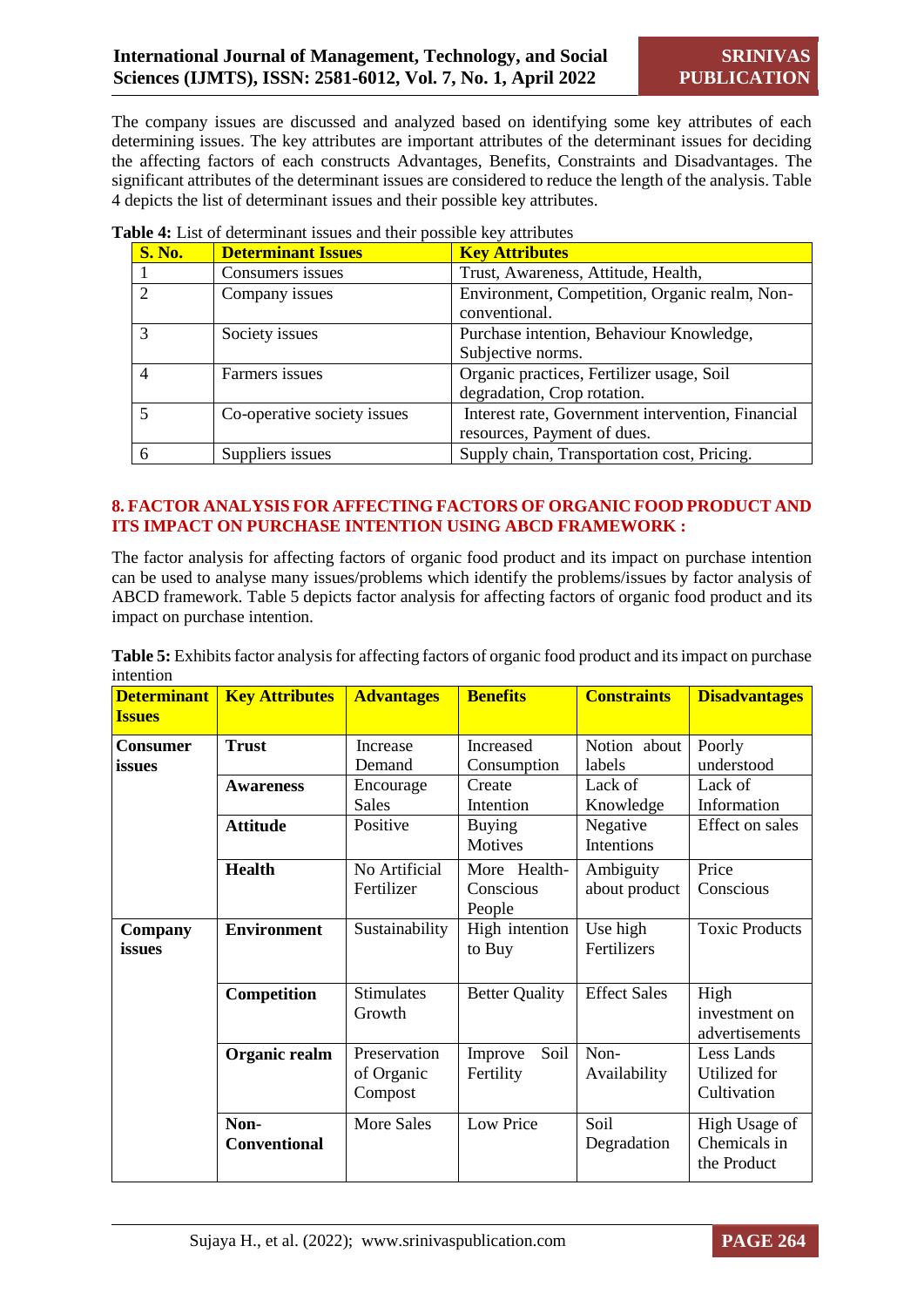| <b>Society</b>                                    | <b>Purchase</b>                          | High                                          | Health                            | High price                                      | Lack of                                    |
|---------------------------------------------------|------------------------------------------|-----------------------------------------------|-----------------------------------|-------------------------------------------------|--------------------------------------------|
| issues                                            | <b>Intention</b>                         |                                               | concern                           |                                                 | Interest                                   |
|                                                   | <b>Behaviour</b>                         | Positive<br>Attitude                          | Environmental<br>Concern          | Ignoring<br>Chemical<br>Intake                  | Negative<br>Repercussion                   |
|                                                   | Knowledge                                | Organic<br>Standard                           | High Literacy<br>Level            | Lack<br>Awareness                               | Low literacy                               |
|                                                   | Subjective<br><b>Norms</b>               | Influence<br>of<br>Family                     | Encompass<br><b>Belief</b>        | Psychological<br><b>Barriers</b>                | Social Burden                              |
| <b>Farmers</b><br>issues                          | Organic<br><b>Practices</b>              | Reduces Soil<br>Erosion                       | Reduces<br>Pollution              | Not Followed<br>by Non-<br>Organic<br>Producers | Lack of<br>knowledge                       |
|                                                   | <b>Fertilizer</b><br><b>Usage</b>        | Not used in<br>Organic<br>Compost             | No usage<br>in<br>Production      | of<br>Use<br>Synthetic<br>Fertilizer            | Soil<br>Degradation                        |
|                                                   | <b>Soil</b><br><b>Degradation</b>        | Very low                                      | Control<br>Soil<br>Fertility      | Devastating<br>effect                           | <b>Unfit For</b><br>Further<br>Cultivation |
|                                                   | <b>Crop Rotation</b>                     | Increases the<br>Nutrients                    | Prevents<br>Toxic<br>Accumulation | Need<br>more<br>Knowledge                       | More Risk                                  |
| $Co-$<br>operative<br>society                     | <b>Interest Rate</b>                     | Lower                                         | Increases<br>Cultivation          | <b>Higher Rate</b>                              | Risk of non-<br>Payment                    |
| issues                                            | <b>Government</b><br><b>Intervention</b> | More                                          | Government<br>Seal                | Fluctuation in<br><b>Bank Rate</b>              | <b>High Tax Rate</b>                       |
|                                                   | <b>Financial</b><br><b>Resources</b>     | Availability                                  | More Schemes                      | Less<br>Incentives                              | Increase in<br>Debt Rate                   |
|                                                   | <b>Payment</b><br>of<br><b>Dues</b>      | Heavy<br>Subsidy                              | Timely paid                       | Increase in<br>Dues                             | Dues Unpaid                                |
| <b>Supply Chain</b><br><b>Suppliers</b><br>issues |                                          | Smaller<br>Chain                              | More Profits                      | Long<br>Channels                                | High<br>Advertisement<br>Cost              |
|                                                   | <b>Transportation</b><br>Cost            | Low Due to<br><b>Nearness</b><br>of<br>Market | Cheaper<br>in<br>Roadways         | <b>Higher Cost</b>                              | Higher Due to<br>Rise in Fuel<br>Price     |
|                                                   | Pricing                                  | Not Constrain<br>for<br>High<br>Income        | Quality<br>Conscious<br>People    | High price<br>Premium                           | Emasculate<br>Purchase                     |

## **9. ELEMENTARY ANALYSIS BASED ON CRITICAL CONSTITUENT ELEMENTS :**

For further analysis, the critical constituent elements for each variable use the elemental analysis technique. Under ABCD analysis, the 'CCE' need to be identified and listed with four additional tables (table  $6 - 9$ ) with critical elements. Furthermore, these elements can be ranked on the basis of their score/weightage. In quantitative analysis, each ABCD construct need to get results for the importance of all the constructs. Table 6 depicts elementary analysis based on Advantages of organic food product and its impact on purchase intention.

**Table 6:** Elementary analysis based on Advantages of organic food product and its impact on purchase intention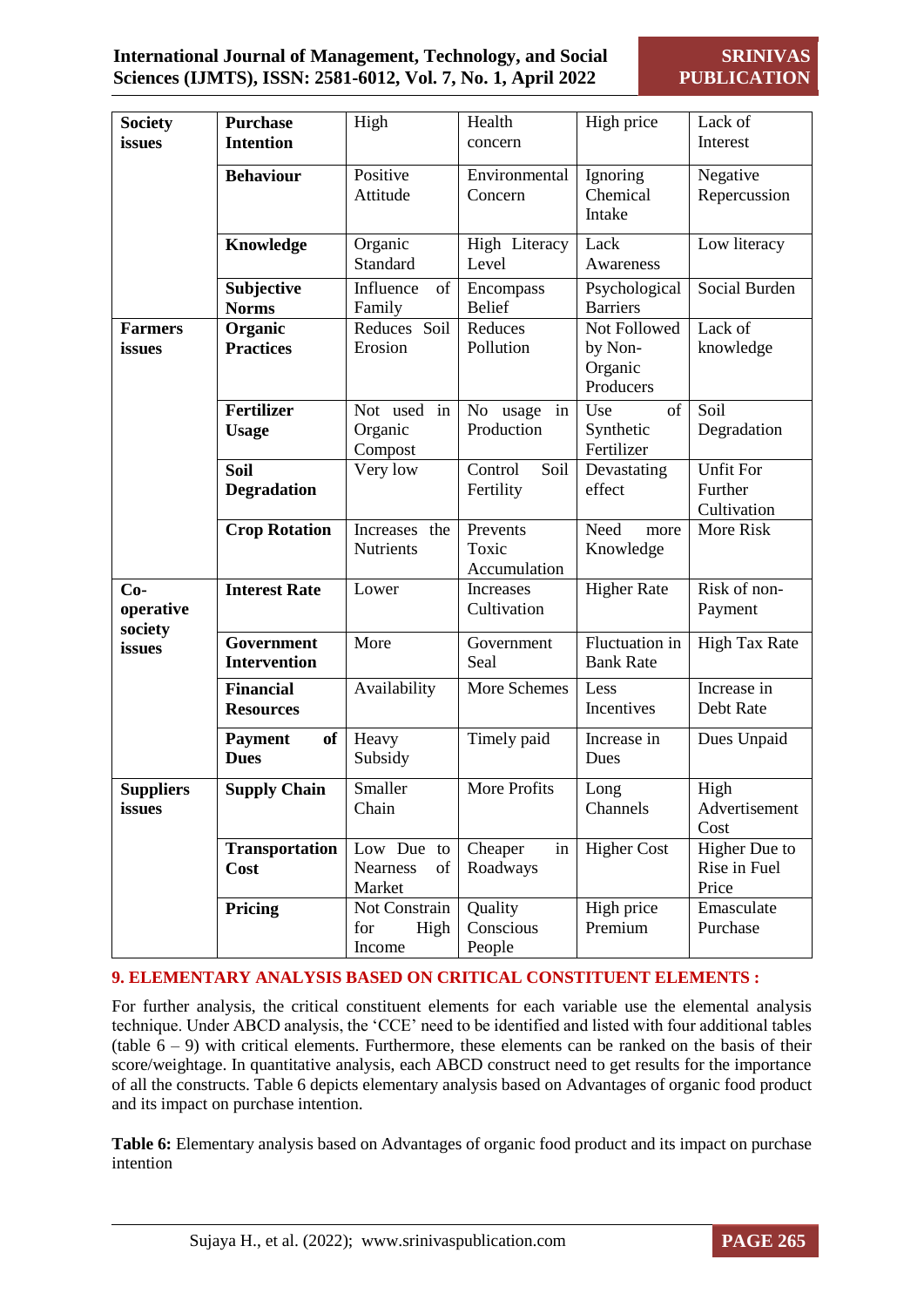| $S_{\bullet}$<br>No. | <b>Issues</b>                  | <b>Key Attributes</b>      | <b>Factors Affecting</b>           | <b>Constituent</b><br><b>Critical</b><br><b>Elements</b> |
|----------------------|--------------------------------|----------------------------|------------------------------------|----------------------------------------------------------|
| 1                    | Consumers                      | <b>Trust</b>               | Increase                           | <b>Consumption Factor</b>                                |
|                      | issues                         |                            | Demand                             |                                                          |
|                      |                                | Awareness                  | <b>Encourage Sales</b>             | <b>Consumer Satisfaction</b>                             |
|                      |                                | Attitude                   | Positive                           | Loyalty                                                  |
|                      |                                | Health                     | No Artificial Fertilizer           | Organic Compost                                          |
| $\overline{2}$       | Company                        | Environment                | Sustainability                     | Pro-Environment                                          |
|                      | issues                         | Competition                | <b>Stimulates Growth</b>           | <b>Business Sustainability</b>                           |
|                      |                                | Organic realm              | Preservation of Organic<br>Compost | <b>Organic Farming</b>                                   |
|                      |                                | Non-                       | <b>More Sales</b>                  | Profit-Making                                            |
|                      |                                | Conventional               |                                    |                                                          |
| 3                    | Society issues                 | Purchase<br>Intention      | High                               | <b>Business Growth</b>                                   |
|                      |                                | Behaviour                  | Positive Attitude                  | <b>High Buying Intentions</b>                            |
|                      |                                | Knowledge                  | Organic Standard                   | <b>Power Policies</b>                                    |
|                      |                                | Subjective                 | Influence of Family                | <b>Social Pressure</b>                                   |
|                      |                                | <b>Norms</b>               |                                    |                                                          |
| 3                    | Farmers<br>issues              | Organic<br>Practices       | Reduces Soil Erosion               | Soil Conservation                                        |
|                      |                                | Fertilizer Usage           | Not used in Organic<br>Compost     | Non-Conventional                                         |
|                      |                                | Soil<br>Degradation        | Very low                           | Fertility                                                |
|                      |                                | <b>Crop Rotation</b>       | <b>Increases the Nutrients</b>     | Crop Cultivation                                         |
| 4                    | Co-operative<br>society issues | <b>Interest Rate</b>       | Lower                              | <b>Financial Stability</b>                               |
|                      |                                | Government<br>Intervention | More                               | Policy and Procedure                                     |
|                      |                                | Financial<br>Resources     | Availability                       | <b>Financial Accommodation</b>                           |
|                      |                                | Payment<br>of<br>Dues      | <b>Heavy Subsidy</b>               | Incentives                                               |
| 5                    | Suppliers                      | Supply Chain               | <b>Smaller Chain</b>               | <b>Channels of Distribution</b>                          |
|                      | issues                         | Transportation<br>Cost     | Low Due to Nearness of<br>Market   | Low Cost Production                                      |
|                      |                                | Pricing                    | Not Constrain for High<br>Income   | Disposable Income                                        |

Various issues/problems are identified through factor analysis through elementary based analysis. Table 7 depicts elementary analysis based on benefits of organic food product and its impact on purchase intention.

**Table 7:** Elementary analysis based on Benefits of organic food product and its impact on purchase intention

| <b>S.</b><br>No. | <b>Issues</b>              |           | <b>Key Attributes   Factors Affecting</b> | <b>Critical Constituent Elements</b> |
|------------------|----------------------------|-----------|-------------------------------------------|--------------------------------------|
|                  | Consumers<br><i>s</i> sues | Trust     | Increased<br>Consumption                  | <b>Belief</b>                        |
|                  |                            | Awareness | <b>Create Intention</b>                   | Advertisement                        |
|                  |                            | Attitude  | <b>Buying Motives</b>                     | <b>Purchase Intention</b>            |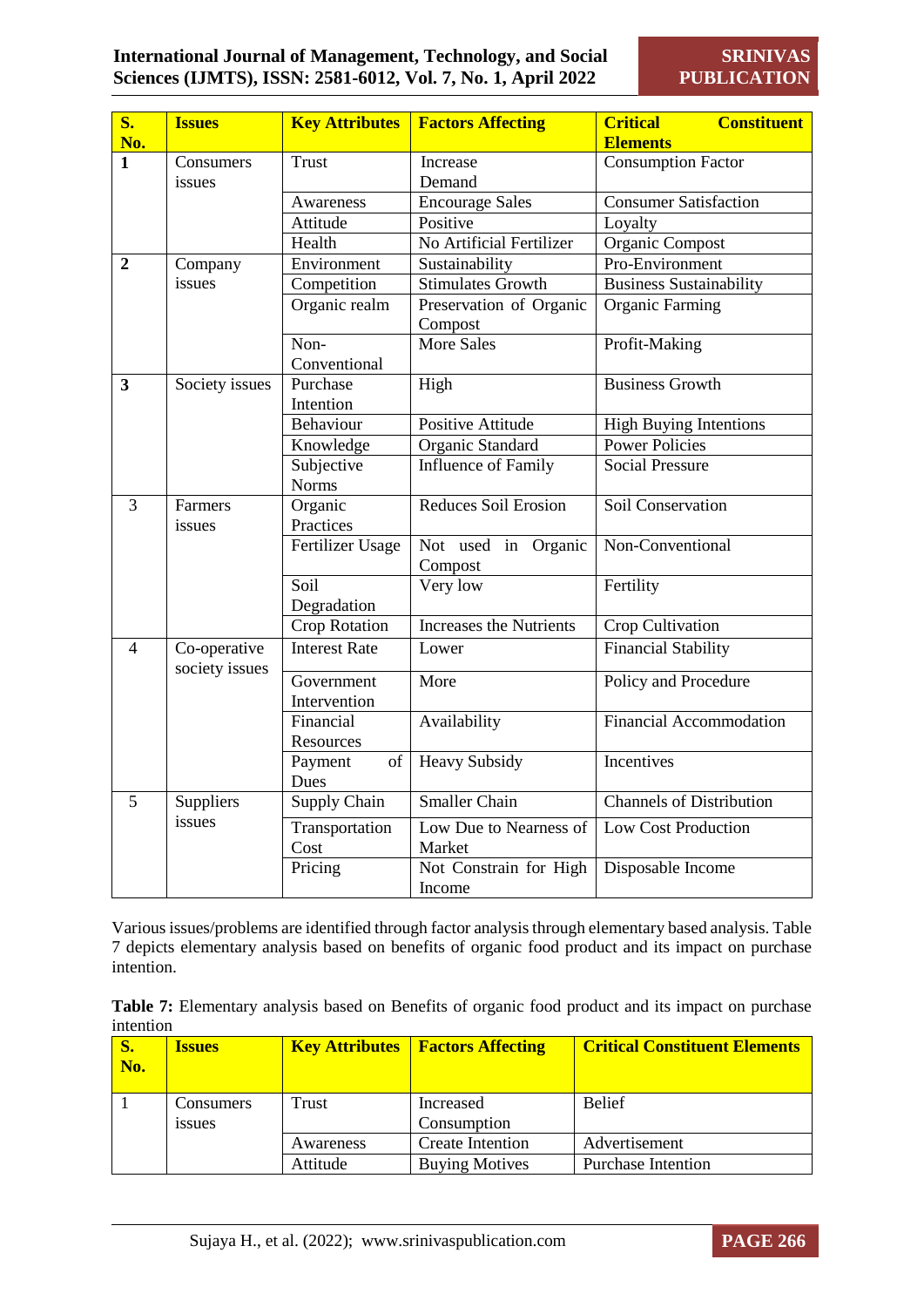|                |                | Health               | Health-<br>More               | <b>Health Concern</b>          |
|----------------|----------------|----------------------|-------------------------------|--------------------------------|
|                |                |                      | <b>Conscious People</b>       |                                |
| $\overline{2}$ | Company        | Environment          | High intention to Buy         | High Income                    |
|                | issues         | Competition          | <b>Better Quality</b>         | <b>Quality Management</b>      |
|                |                | Organic realm        | <b>Improve Soil Fertility</b> | <b>High Yield</b>              |
|                |                | Non-                 | Low Price                     | Low Cost                       |
|                |                | Conventional         |                               |                                |
| 3              | Society issues | Purchase             | Health concern                | <b>Healthy Living Concepts</b> |
|                |                | Intention            |                               |                                |
|                |                | Behaviour            | Environmental                 | Sustainability                 |
|                |                |                      | Concern                       |                                |
|                |                | Knowledge            | <b>High Literacy Level</b>    | Education                      |
|                |                | Subjective           | <b>Encompass Belief</b>       | <b>Trust</b>                   |
|                |                | <b>Norms</b>         |                               |                                |
| $\overline{4}$ | Farmers        | Organic              | <b>Reduces Pollution</b>      | Management Technique           |
|                | issues         | Practices            |                               |                                |
|                |                | Fertilizer Usage     | N <sub>o</sub><br>in<br>usage | <b>Organic Farming</b>         |
|                |                |                      | Production                    |                                |
|                |                | Soil                 | Control Soil Fertility        | <b>Plant Nutrients</b>         |
|                |                | Degradation          |                               |                                |
|                |                | <b>Crop Rotation</b> | Toxic<br>Prevents             | Improves Soil Health           |
|                |                |                      | Accumulation                  |                                |
| 5              | Co-operative   | <b>Interest Rate</b> | <b>Increases Cultivation</b>  | <b>Higher Productivity</b>     |
|                | society issues |                      |                               |                                |
|                |                | Government           | Government Seal               | <b>Stimulates Growth</b>       |
|                |                | Intervention         |                               |                                |
|                |                | Financial            | More Schemes                  | <b>High Borrowings</b>         |
|                |                | Resources            |                               |                                |
|                |                | Payment<br>of        | Timely paid                   | Less loan Burden               |
|                |                | Dues                 |                               |                                |
| 6              | Suppliers      | Supply Chain         | More Profits                  | <b>Company Success</b>         |
|                | issues         | Transportation       | Cheaper<br>in                 | Cost-benefits                  |
|                |                | Cost                 | Roadways                      |                                |
|                |                | Pricing              | Quality<br>Conscious          | Ready to Pay Premium           |
|                |                |                      | People                        |                                |

The elementary analysis is identified though analysing several issues and problems. Table 8 depicts elementary analysis based on constraints of organic food product and its impact on purchase intention.

|           |  |  | Table 8: Elementary analysis based on Constraints of organic food product and its impact on purchase |  |  |
|-----------|--|--|------------------------------------------------------------------------------------------------------|--|--|
| intention |  |  |                                                                                                      |  |  |

| <b>S.</b><br>No. | <b>Issues</b>     | <b>Key attributes</b> | <b>Factors Affecting</b>      | <b>Critical Constituent Elements</b> |
|------------------|-------------------|-----------------------|-------------------------------|--------------------------------------|
| 1                | Consumers         | Trust                 | Notion about labels           | <b>Negative Repercussion</b>         |
|                  | issues            | Awareness             | Lack of Knowledge             | Low Consumption                      |
|                  |                   | Attitude              | <b>Negative Intentions</b>    | <b>Behavioural Intention</b>         |
|                  |                   | Health                | Ambiguity<br>about<br>product | <b>Distrust</b>                      |
| $\overline{2}$   | Company<br>issues | Environment           | Use high Fertilizers          | Dismantle Environment                |
|                  |                   | Competition           | <b>Effect Sales</b>           | Low Productivity                     |
|                  |                   | Organic realm         | Non-Availability              | Lack of Channels                     |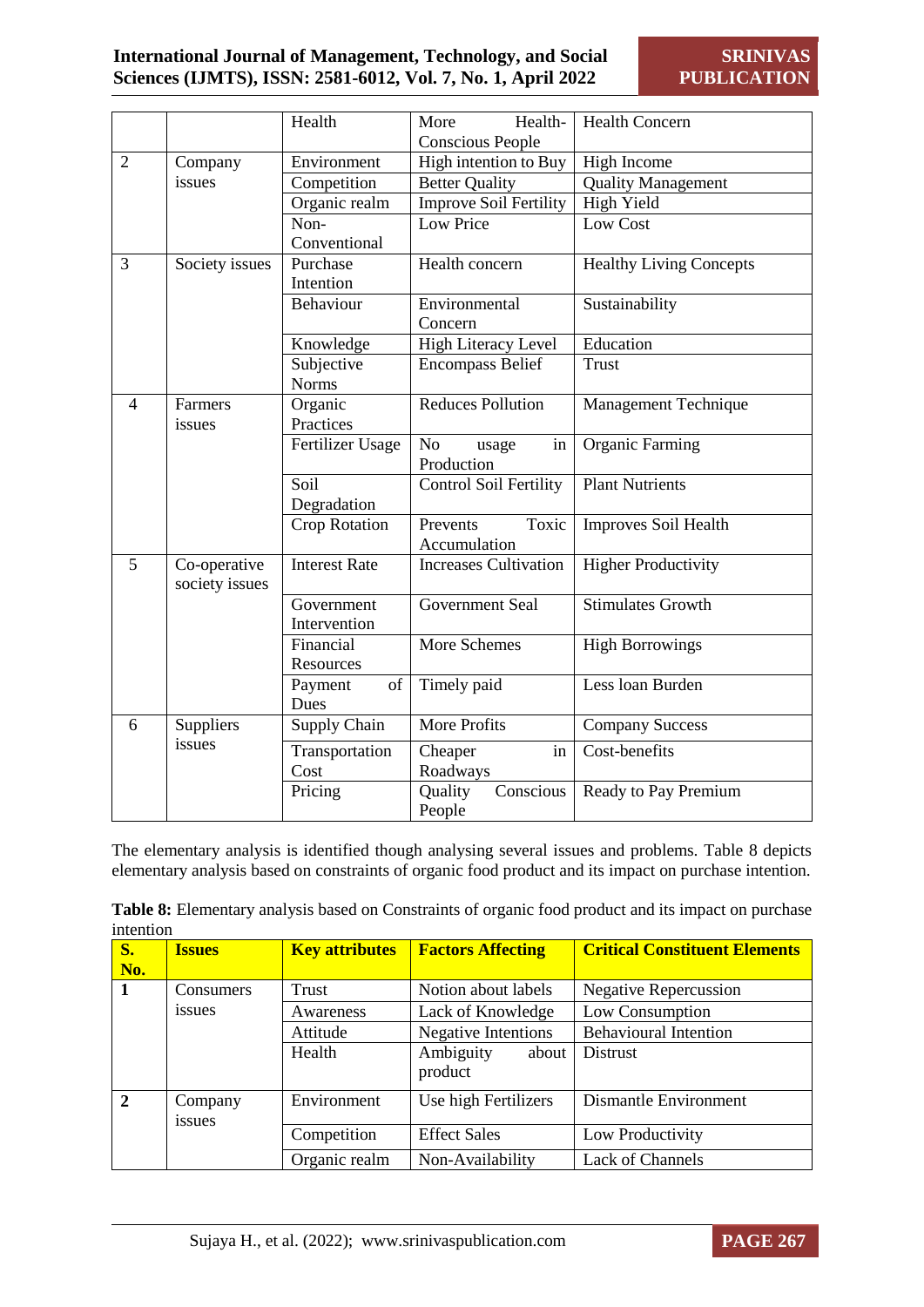|                |                                | Non-<br>Conventional       | Soil Degradation                                  | <b>Loss of Fertile Lands</b>         |
|----------------|--------------------------------|----------------------------|---------------------------------------------------|--------------------------------------|
| $\overline{3}$ | Society issues                 | Purchase<br>Intention      | High price                                        | <b>Dwindling Demand</b>              |
|                |                                | Behaviour                  | Chemical<br>Ignoring<br>Intake                    | Non-Healthy Life style               |
|                |                                | Knowledge                  | <b>Lack Awareness</b>                             | <b>Inaccuracy Information</b>        |
|                |                                | Subjective<br><b>Norms</b> | Psychological<br><b>Barriers</b>                  | <b>Impede Progress</b>               |
| $\overline{4}$ | Farmers<br>issues              | Organic<br>Practices       | Followed<br>Not<br>by<br>Non-Organic<br>Producers | Grey Areas                           |
|                |                                | Fertilizer Usage           | Synthetic<br>Use<br>of<br>Fertilizer              | <b>Detriment Effect</b>              |
|                |                                | Soil<br>Degradation        | Devastating Effect                                | Diminishes<br>Eco-system<br>Capacity |
|                |                                | <b>Crop Rotation</b>       | Need<br>More<br>knowledge                         | More Risk                            |
| 5              | Co-operative<br>society issues | <b>Interest Rate</b>       | <b>Higher Rate</b>                                | Reduce Borrowing                     |
|                |                                | Government<br>Intervention | Fluctuation in Bank<br>Rate                       | Demand and Supply Factor             |
|                |                                | Financial<br>Resources     | Less Incentives                                   | <b>Lower Performance</b>             |
|                |                                | Payment of<br>Dues         | <b>Increase in Dues</b>                           | <b>Bank Closure</b>                  |
| 6              | Suppliers                      | Supply Chain               | Long Channels                                     | <b>Higher Price</b>                  |
|                | issues                         | Transportation<br>Cost     | <b>Higher Cost</b>                                | <b>Increased Cost of Production</b>  |
|                |                                | Pricing                    | <b>High Price Premium</b>                         | <b>Less Demand</b>                   |

It is understood that the critical elements for each construct can be determined using its elemental analysis technique. Table 9 depicts the disadvantages of organic food product and its impact on purchase intention.

|                    |  |  | Table 9: Elementary analysis based on Disadvantages of organic food product and its impact on |  |  |  |  |
|--------------------|--|--|-----------------------------------------------------------------------------------------------|--|--|--|--|
| purchase intention |  |  |                                                                                               |  |  |  |  |

| $S_{\bullet}$<br>No. | <b>Issues</b>     | <b>Key Attributes</b> | <b>Factors Affecting</b>               | <b>Critical Constituent Elements</b> |
|----------------------|-------------------|-----------------------|----------------------------------------|--------------------------------------|
| 1                    | Consumers         | Trust                 | Poorly understood                      | <b>Distrust</b>                      |
|                      | issues            | Awareness             | Lack of Information                    | <b>Information Flow</b>              |
|                      |                   | Attitude              | Effect on sales                        | <b>Challenging Environment</b>       |
|                      |                   | Health                | Price Conscious                        | Price Sensitivity                    |
| $\mathbf{2}$         | Company<br>issues | Environment           | <b>Toxic Products</b>                  | <b>Exposure to Chemicals</b>         |
|                      |                   | Competition           | High investment on<br>advertisements   | Low Profit Margin                    |
|                      |                   | Organic realm         | Less Lands Utilized<br>for Cultivation | Low Productivity                     |
|                      |                   | Non<br>Conventional   | of<br>High<br>Usage<br>Chemicals       | <b>Land Degradation</b>              |
| 3                    | Society issues    | Purchase<br>Intention | Lack of Interest                       | Low Purchasing Power                 |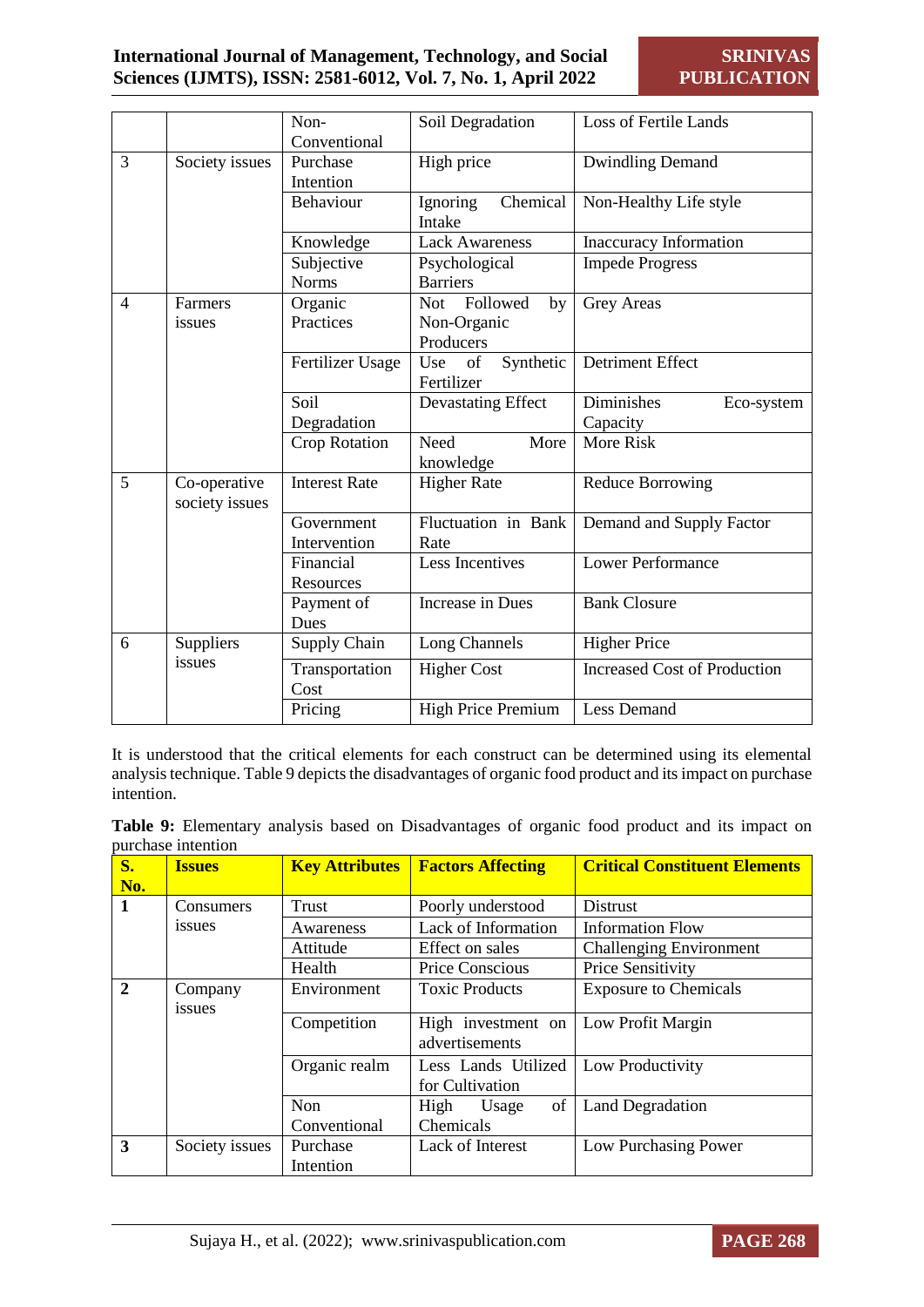|                |                                | Behaviour                  | Negative                   | <b>Buying Behaviour</b>     |
|----------------|--------------------------------|----------------------------|----------------------------|-----------------------------|
|                |                                |                            |                            |                             |
|                |                                |                            | Repercussion               |                             |
|                |                                | Knowledge                  | Low literacy               | Lack of education           |
|                |                                | Subjective                 | Social Burden              | Normative Belief            |
|                |                                | <b>Norms</b>               |                            |                             |
| $\overline{4}$ | Farmers                        | Organic                    | Lack of knowledge          | Ignorance of Policies       |
|                | issues                         | Practices                  |                            |                             |
|                |                                | Fertilizer Usage           | Soil Degradation           | <b>Increased Pollution</b>  |
|                |                                | Soil                       | Unfit<br>For<br>Further    | Loss of Soil Fertility      |
|                |                                | Degradation                | Cultivation                |                             |
|                |                                | Crop Rotation              | More Risk                  | More Investment             |
| 5              | Co-operative<br>society issues | <b>Interest Rate</b>       | Risk of non-Payment        | More Debt Burden            |
|                |                                | Government<br>Intervention | <b>High Tax Rate</b>       | Dues Remain Pending         |
|                |                                | Financial                  | Increase in Debt Rate      | <b>Farmers Suicide</b>      |
|                |                                | Resources                  |                            |                             |
|                |                                | of<br>Payment              | Dues Unpaid                | <b>Bank Closure</b>         |
|                |                                | Dues                       |                            |                             |
| 6              | Suppliers                      | Supply Chain               | High Advertisement         | Leads to High Price         |
|                | issues                         |                            | Cost                       |                             |
|                |                                | Transportation             | Higher Due to Rise in      | <b>High Production Cost</b> |
|                |                                | Cost                       | <b>Fuel Price</b>          |                             |
|                |                                | Pricing                    | <b>Emasculate Purchase</b> | Low Demand                  |

#### **10. QUANTITATIVE CRITICAL CONSTITUENT ELEMENT OF ORGANIC FOOD PRODUCT AND ITS IMPACT ON PURCHASE INTENTION AS PER ABCD ANALYSIS :**

In the quantitative analysis the ABCD analysis framework identifies the relevant score weightage which is assigned to all the CCE under each variable, through empirical data analysis the overall total is measured by evaluating the score, the concepts, ideas, system, strategy which thereby can be accepted or rejected.

Critical constituent elements for organic food products and impact on purchase intention as per ABCD analysis: Under the quantitative ABCD analysis detailed study is made in various critical constituent elements for each of the key attributes and the application of weights is done accordingly by focus group. The weightage ranking is denoted as follows: Satisfactory-3, Neutral -2, Not Satisfactory-1. The following tables depict the Advantages, Benefits, Constraints and Advantages of organic products and their impact on purchase intention and their critical constituent elements which are identified by focus groups [36]. From the below Critical Constituent Elements (CCE) determine the factors affecting key attributes of Determinant issues. Table 10 depicts Elementary analysis based on advantages of organic food product and its impact on purchase intention.

| S.<br>No. | <b>Issues</b>       | <b>Key</b><br><b>Attributes</b> | <b>Factors</b><br><b>Affecting</b> | <b>Critical</b><br><b>Constituent</b><br><b>Elements</b> | <b>Key</b><br><b>Attributes</b><br><b>Total</b><br><b>Score</b> | <b>Issues</b><br><b>Total</b><br><b>Score</b> | <b>Total</b><br><b>Score</b><br>(Mean<br><b>Value</b> ) |
|-----------|---------------------|---------------------------------|------------------------------------|----------------------------------------------------------|-----------------------------------------------------------------|-----------------------------------------------|---------------------------------------------------------|
|           | Consumers<br>issues | Trust                           | Increase<br>Demand                 | Consumption<br>Factor                                    | 26                                                              | 103.0                                         | 168.80                                                  |
|           |                     | Awareness                       | Encourage<br><b>Sales</b>          | Consumer<br>Satisfaction                                 | 28                                                              |                                               |                                                         |
|           |                     | Attitude                        | Positive                           | Loyalty                                                  | 24                                                              |                                               |                                                         |

**Table 10:** Elementary analysis based on Advantages of organic food product and its impact on purchase intention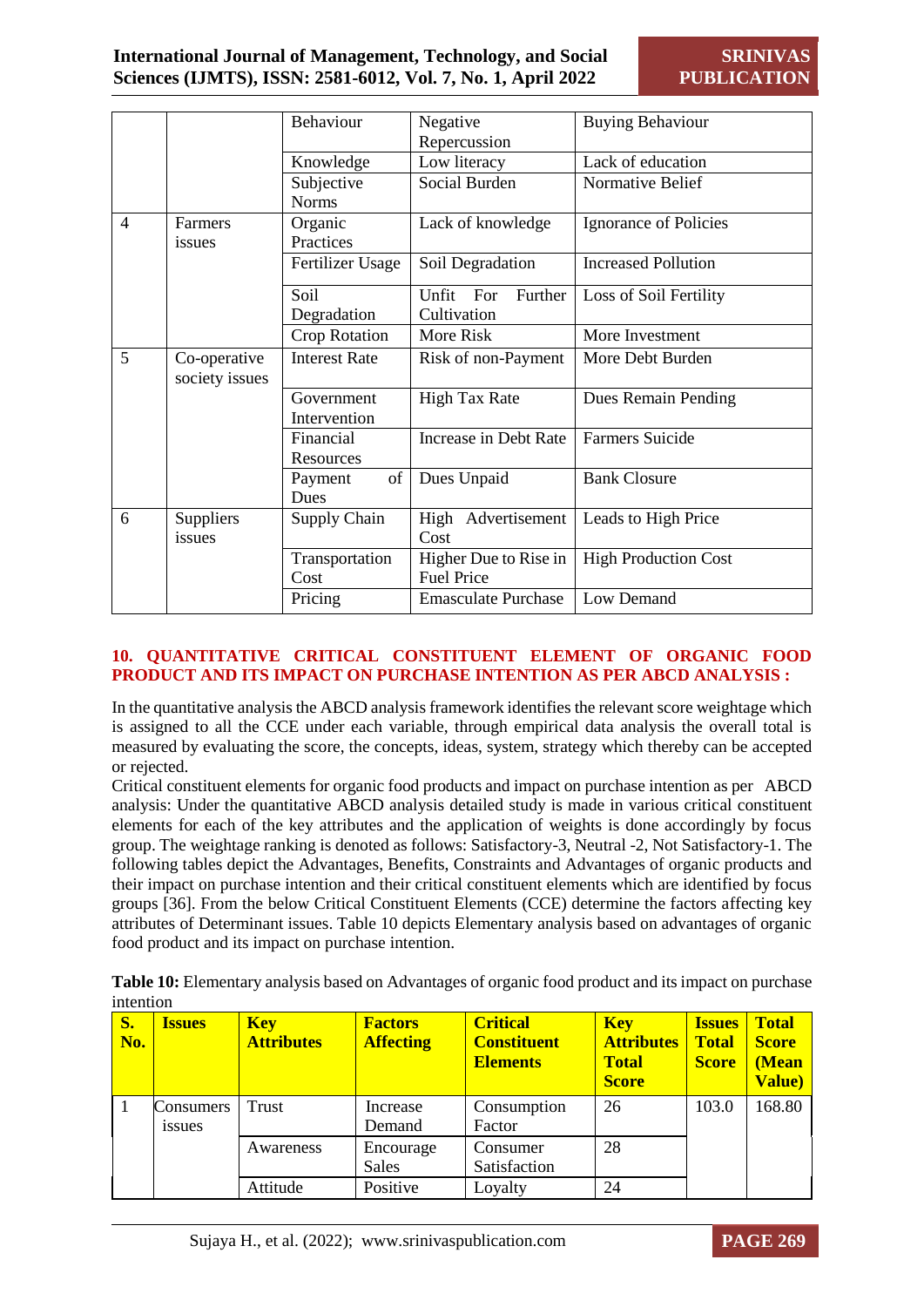## **International Journal of Management, Technology, and Social Sciences (IJMTS), ISSN: 2581-6012, Vol. 7, No. 1, April 2022**

**SRINIVAS PUBLICATION**

|                |                     | Health                     | No Artificial<br>Fertilizer                   | Organic<br>Compost                  | 25 |      |
|----------------|---------------------|----------------------------|-----------------------------------------------|-------------------------------------|----|------|
| $\mathfrak{2}$ | Company<br>issues   | Environment                | Sustainabilit<br>y                            | Pro-<br>Environment                 | 23 | 96.0 |
|                |                     | Competition                | Stimulates<br>Growth                          | <b>Business</b><br>Sustainability   | 25 |      |
|                |                     | Organic realm              | Preservation<br>Organic<br>of<br>Compost      | Organic<br>Farming                  | 24 |      |
|                |                     | Non<br>Conventional        | <b>More Sales</b>                             | Profit-Making                       | 24 |      |
| 3              | Society<br>issues   | Purchase<br>Intention      | High                                          | <b>Business</b><br>Growth           | 24 | 97.0 |
|                |                     | Behaviour                  | Positive<br>Attitude                          | High<br><b>Buying</b><br>Intentions | 21 |      |
|                |                     | Knowledge                  | Organic<br>Standard                           | <b>Power Policies</b>               | 24 |      |
|                |                     | Subjective<br><b>Norms</b> | Influence<br>of<br>Family                     | <b>Social Pressure</b>              | 24 |      |
| $\overline{4}$ | Farmers<br>issues   | Organic<br>Practices       | Reduces Soil<br>Erosion                       | Soil<br>Conservation                | 22 | 84.0 |
|                |                     | Fertilizer<br>Usage        | Not used in<br>Organic<br>Compost             | Non-<br>Conventional                | 19 |      |
|                |                     | Soil<br>Degradation        | Very low                                      | Fertility                           | 20 |      |
|                |                     | <b>Crop Rotation</b>       | Increases the<br>Nutrients                    | Crop<br>Cultivation                 | 23 |      |
| 5              | $Co-$<br>operative  | <b>Interest Rate</b>       | Lower                                         | Financial<br>Stability              | 24 | 95.0 |
|                | society<br>issues   | Government<br>Intervention | More                                          | Policy<br>and<br>Procedure          | 22 |      |
|                |                     | Financial<br>Resources     | Availability                                  | Financial<br>Accommodatio<br>n      | 26 |      |
|                |                     | Payment<br>of<br>Dues      | Heavy<br>Subsidy                              | Incentives                          | 23 |      |
| 6              | Suppliers<br>issues | Supply Chain               | Smaller<br>Chain                              | Channels<br>of<br>Distribution      | 23 | 71.0 |
|                |                     | Transportatio<br>n Cost    | Low Due to<br><b>Nearness</b><br>of<br>Market | Low-Cost<br>Production              | 26 |      |
|                |                     | Pricing                    | <b>Not</b><br>Constrain for<br>High Income    | Disposable<br>Income                | 22 |      |

**Table 11:** Elementary analysis based on Benefits of organic food product and its impact on purchase intention

| S.<br><b>Key</b><br><b>Factors</b><br><b>Issues</b><br>No.<br><b>Attributes</b><br><b>Affecting</b> | <b>Critical</b><br><b>Key</b><br><b>Constituent</b><br><b>Elements</b> | <b>Total</b><br><b>Issues</b><br>Total Score<br><b>Score</b> |
|-----------------------------------------------------------------------------------------------------|------------------------------------------------------------------------|--------------------------------------------------------------|
|-----------------------------------------------------------------------------------------------------|------------------------------------------------------------------------|--------------------------------------------------------------|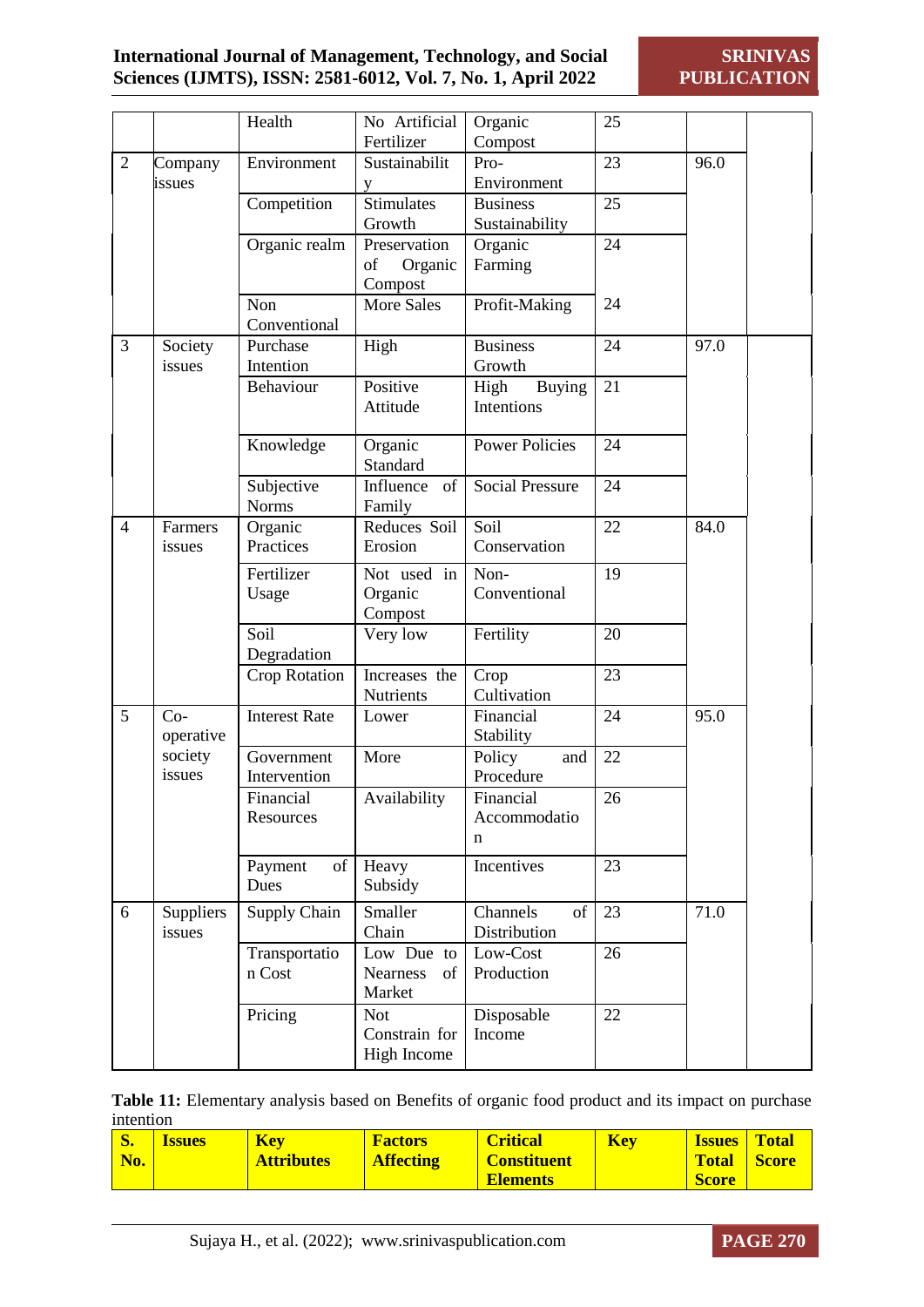**SRINIVAS PUBLICATION**

|                |                     |                            |                                   |                               | <b>Attributes</b> |       | (Mean          |
|----------------|---------------------|----------------------------|-----------------------------------|-------------------------------|-------------------|-------|----------------|
|                |                     |                            |                                   |                               | <b>Total</b>      |       | <b>Value</b> ) |
|                |                     |                            |                                   |                               | <b>Score</b>      |       |                |
| $\mathbf{1}$   | Consumer<br>S       | <b>Trust</b>               | Increased<br>Consumption          | <b>Belief</b>                 | 27                | 106.0 | 177.10         |
|                | issues              | Awareness                  | Create                            | Advertisemen                  | 25                |       |                |
|                |                     |                            | Intention                         | t                             |                   |       |                |
|                |                     | Attitude                   | <b>Buying</b>                     | Purchase                      | 25                |       |                |
|                |                     |                            | Motives                           | Intention                     |                   |       |                |
|                |                     | Health                     | More Health                       | Health                        | 29                |       |                |
|                |                     |                            | Conscious<br>People               | Concern                       |                   |       |                |
| $\overline{2}$ | Company<br>issues   | Environment                | High<br>intention<br>to<br>Buy    | High Income                   | 25                | 102.0 |                |
|                |                     | Competition                | <b>Better Quality</b>             | Quality<br>Management         | 25                |       |                |
|                |                     | Organic realm              | Improve Soil<br>Fertility         | High Yield                    | 25                |       |                |
|                |                     | Non                        | Low Price                         | Low Cost                      | 27                |       |                |
|                |                     | Conventional               |                                   | Healthy                       |                   |       |                |
| 3              | Society             | Purchase                   | Health                            | Living                        | 24                | 94.0  |                |
|                | issues              | Intention                  | concern                           | Concepts                      |                   |       |                |
|                |                     | Behaviour                  | Environmenta<br>1 Concern         | Sustainability                | 25                |       |                |
|                |                     | Knowledge                  | <b>High Literacy</b><br>Level     | Education                     | 23                |       |                |
|                |                     | Subjective<br><b>Norms</b> | Encompass<br><b>Belief</b>        | <b>Trust</b>                  | 22                |       |                |
| $\overline{4}$ | Farmers<br>issues   | Organic<br>Practices       | Reduces<br>Pollution              | Management<br>Technique       | 24                | 94.0  |                |
|                |                     | Fertilizer<br>Usage        | No usage in<br>Production         | Organic<br>Farming            | 24                |       |                |
|                |                     | Soil<br>Degradation        | Soil<br>Control<br>Fertility      | Plant<br>Nutrients            | 26                |       |                |
|                |                     | <b>Crop Rotation</b>       | Prevents<br>Toxic<br>Accumulation | Improves Soil<br>Health       | 20                |       |                |
| 5              | $Co-$<br>operative  | <b>Interest Rate</b>       | Increases<br>Cultivation          | Higher<br>Productivity        | 25                | 96.0  |                |
|                | society<br>issues   | Government<br>Intervention | Government<br>Seal                | <b>Stimulates</b><br>Growth   | 22                |       |                |
|                |                     | Financial                  | More                              | High                          | 26                |       |                |
|                |                     | Resources                  | Schemes                           | <b>Borrowings</b>             |                   |       |                |
|                |                     | Payment<br>of<br>Dues      | Timely paid                       | Less<br>loan<br><b>Burden</b> | 23                |       |                |
| 6              | Suppliers<br>issues | Supply Chain               | More Profits                      | Company<br>Success            | 26                | 73.0  |                |
|                |                     | Transportatio<br>n Cost    | Cheaper<br>in<br>Roadways         | Cost-benefits                 | 21                |       |                |

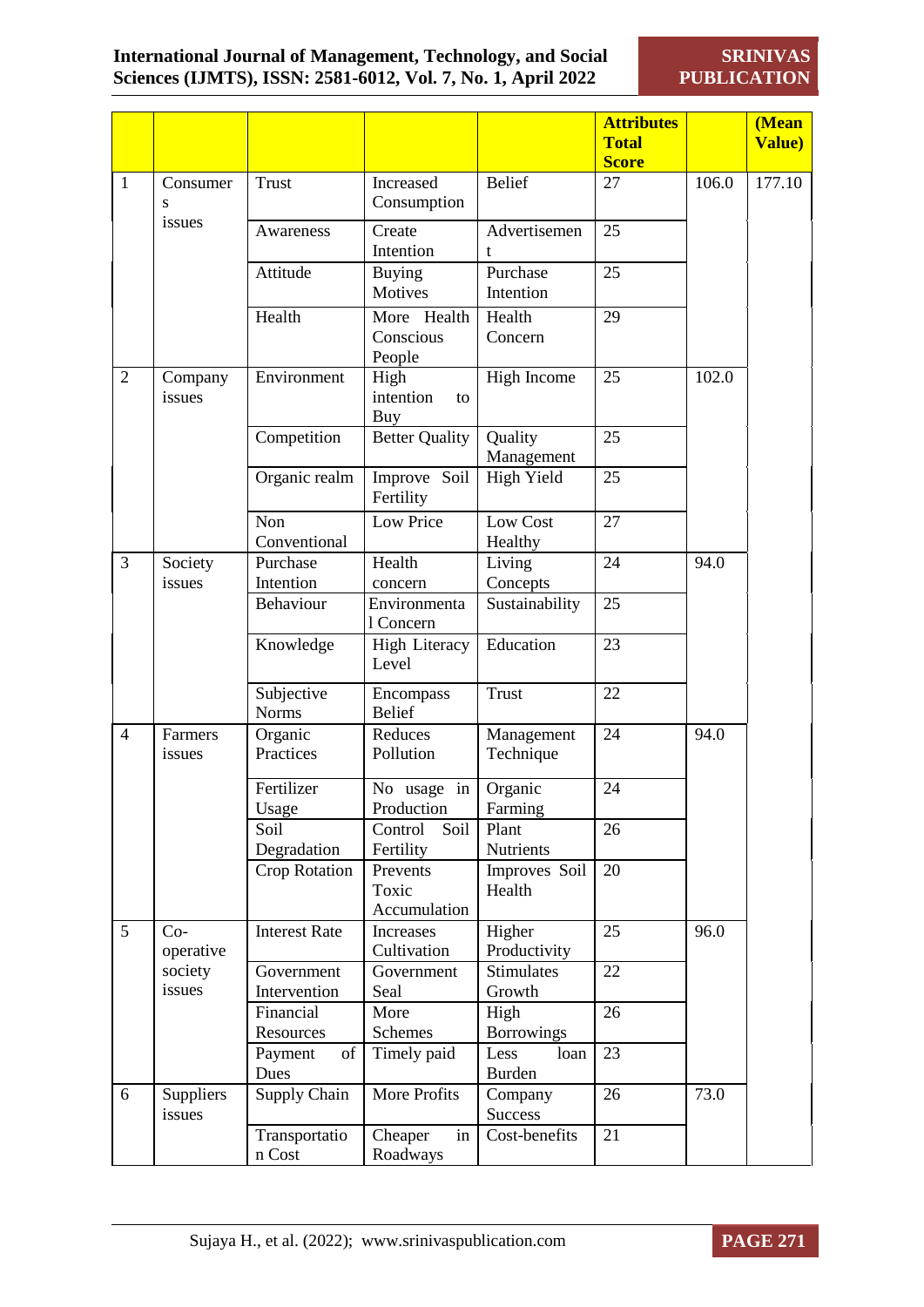**SRINIVAS PUBLICATION**

|  | Pricing | Quality   | Ready to Pay | <sup>26</sup> |  |
|--|---------|-----------|--------------|---------------|--|
|  |         | Conscious | Premium      |               |  |
|  |         | People    |              |               |  |

| Table 12: Elementary analysis based on Constraints of organic food product and its impact on purchase |  |
|-------------------------------------------------------------------------------------------------------|--|
| intention                                                                                             |  |

| $S_{\bullet}$  | <b>Issues</b> | <b>Key</b>           | <b>Factors</b>      | <b>Critical</b>    | <b>Key</b>        |              | <b>Total</b>         |
|----------------|---------------|----------------------|---------------------|--------------------|-------------------|--------------|----------------------|
| No.            |               | <b>Attributes</b>    | <b>Affecting</b>    | <b>Constituent</b> | <b>Attributes</b> |              | <b>Score</b>         |
|                |               |                      |                     | <b>Elements</b>    | <b>Total</b>      | <b>Score</b> | (Mean                |
|                |               |                      |                     |                    | <b>Score</b>      |              | Value)               |
| $\mathbf{1}$   | Consumers     | <b>Trust</b>         | Notion about        | Negative           | 21                | 82           | $\overline{1}$ 56.50 |
|                | issues        |                      | labels              | Repercussion       |                   |              |                      |
|                |               | Awareness            | of<br>Lack          | Low                | 22                |              |                      |
|                |               |                      | Knowledge           | Consumption        |                   |              |                      |
|                |               | Attitude             | Negative            | Behavioural        | 19                |              |                      |
|                |               |                      | Intentions          | Intention          |                   |              |                      |
|                |               | Health               | Ambiguity           | <b>Distrust</b>    | 20                |              |                      |
|                |               |                      | about product       |                    |                   |              |                      |
| $\overline{2}$ | Company       | Environment          | Use<br>high         | Dismantle          | 18                | 75           |                      |
|                | issues        |                      | Fertilizers         | Environment        |                   |              |                      |
|                |               | Competition          | <b>Effect Sales</b> | Low                | 17                |              |                      |
|                |               |                      |                     | Productivity       |                   |              |                      |
|                |               | Organic realm        | Non                 | Lack<br>of         | 18                |              |                      |
|                |               |                      | Availability        | Channels           |                   |              |                      |
|                |               | Non                  | Soil                | of<br>Loss         | 22                |              |                      |
|                |               | Conventional         | Degradation         | Fertile Lands      |                   |              |                      |
| 3              | Society       | Purchase             | High price          | Dwindling          | 16                | 64           |                      |
|                | issues        | Intention            |                     | Demand             |                   |              |                      |
|                |               | Behaviour            | Ignoring            | Non-Healthy        | 12                |              |                      |
|                |               |                      | Chemical            | Life style         |                   |              |                      |
|                |               |                      | Intake              |                    |                   |              |                      |
|                |               | Knowledge            | Lack                | Inaccuracy         | 16                |              |                      |
|                |               |                      | Awareness           | Information        |                   |              |                      |
|                |               | Subjective           | Psychological       | Impede             | 20                |              |                      |
|                |               | <b>Norms</b>         | <b>Barriers</b>     | Progress           |                   |              |                      |
| $\overline{4}$ | Farmers       | Organic              | Not Followed        | <b>Grey Areas</b>  | 23                | 82           |                      |
|                | issues        | Practices            | Non-<br>by          |                    |                   |              |                      |
|                |               |                      | Organic             |                    |                   |              |                      |
|                |               |                      | Producers           |                    |                   |              |                      |
|                |               | Fertilizer           | Use<br>of           | Detriment          | 20                |              |                      |
|                |               | Usage                | Synthetic           | Effect             |                   |              |                      |
|                |               |                      | Fertilizer          |                    |                   |              |                      |
|                |               |                      |                     |                    |                   |              |                      |
|                |               | Soil                 | Devastating         | Diminishes         | 21                |              |                      |
|                |               | Degradation          | Effect              | Eco-system         |                   |              |                      |
|                |               |                      |                     | Capacity           |                   |              |                      |
|                |               | <b>Crop Rotation</b> | Need<br>More        | More Risk          | 18                |              |                      |
|                |               |                      | knowledge           |                    |                   |              |                      |
| 5              | $Co-$         | <b>Interest Rate</b> | <b>Higher Rate</b>  | Reduce             | 20                | 78           |                      |
|                | operative     |                      |                     | <b>Borrowing</b>   |                   |              |                      |

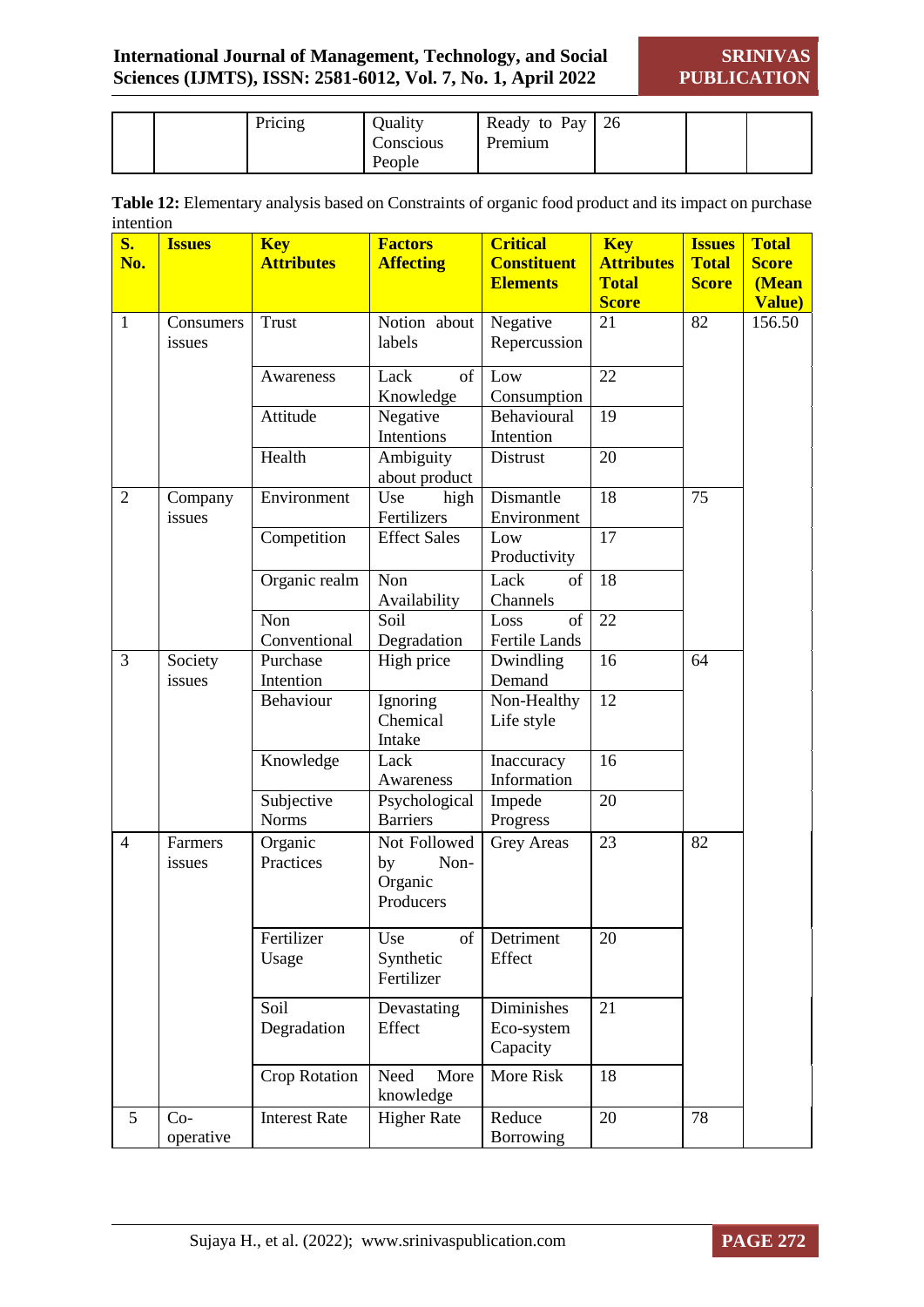|   | society<br>issues          | Government<br>Intervention | Fluctuation in<br><b>Bank Rate</b> | Demand and<br>Supply<br>Factor        | 19 |    |  |
|---|----------------------------|----------------------------|------------------------------------|---------------------------------------|----|----|--|
|   |                            | Financial<br>Resources     | Less<br>Incentives                 | Lower<br>Performance                  | 18 |    |  |
|   |                            | of<br>Payment<br>Dues      | in<br>Increase<br>Dues             | Bank<br>Closure                       | 21 |    |  |
| 6 | <b>Suppliers</b><br>issues | Supply Chain               | Long<br>Channels                   | <b>Higher Price</b>                   | 20 | 50 |  |
|   |                            | Transportation<br>Cost     | <b>Higher Cost</b>                 | Increased<br>of<br>Cost<br>Production | 16 |    |  |
|   |                            | Pricing                    | Price<br>High<br>Premium           | Less<br>Demand                        | 14 |    |  |

|                    |  | Table 13: Elementary analysis based on Disadvantages of organic food product and its impact on |  |  |  |  |
|--------------------|--|------------------------------------------------------------------------------------------------|--|--|--|--|
| purchase intention |  |                                                                                                |  |  |  |  |

| $S_{\bullet}$<br>No. | <b>Issues</b>       | <b>Key</b><br><b>Attributes</b> | <b>Factors</b><br><b>Affecting</b>              | <b>Critical</b><br><b>Constituent</b> | <b>Key</b><br><b>Attributes</b> | <b>Issues</b><br><b>Total</b> | <b>Total</b><br><b>Score</b> |
|----------------------|---------------------|---------------------------------|-------------------------------------------------|---------------------------------------|---------------------------------|-------------------------------|------------------------------|
|                      |                     |                                 |                                                 | <b>Elements</b>                       | <b>Total</b><br><b>Score</b>    | <b>Score</b>                  | (Mean<br><b>Value</b> )      |
| $\mathbf{1}$         | Consumers<br>issues | <b>Trust</b>                    | Poorly<br>understood                            | Distrust                              | 23                              | 95.0                          | 163.20                       |
|                      |                     | Awareness                       | Lack<br>of<br>Information                       | Information<br>Flow                   | 24                              |                               |                              |
|                      |                     | Attitude                        | Effect on sales                                 | Challenging<br>Environment            | 28                              |                               |                              |
|                      |                     | Health                          | Price<br>Conscious                              | Price<br>Sensitivity                  | 20                              |                               |                              |
| $\overline{2}$       | Company<br>issues   | Environment                     | Toxic<br>Products                               | Exposure to<br>Chemicals              | 23                              | 88.0                          |                              |
|                      |                     | Competition                     | High<br>investment on<br>advertisements         | Profit<br>Low<br>Margin               | 20                              |                               |                              |
|                      |                     | Organic<br>Realm                | Lands<br>Less<br>Utilized<br>for<br>Cultivation | Low<br>Productivity                   | 25                              |                               |                              |
|                      |                     | Non<br>Conventional             | High Usage of<br>Chemicals                      | Land<br>Degradation                   | 20                              |                               |                              |
| 3                    | Society<br>issues   | Purchase<br>Intention           | Lack<br>of<br>Interest                          | Low<br>Purchasing<br>Power            | 22                              | 94.0                          |                              |
|                      |                     | Behaviour                       | Negative<br>Repercussion                        | <b>Buying</b><br>Behaviour            | 24                              |                               |                              |
|                      |                     | Knowledge                       | Low literacy                                    | Lack<br>of<br>education               | 26                              |                               |                              |
|                      |                     | Subjective<br><b>Norms</b>      | Social Burden                                   | Normative<br><b>Belief</b>            | 22                              |                               |                              |

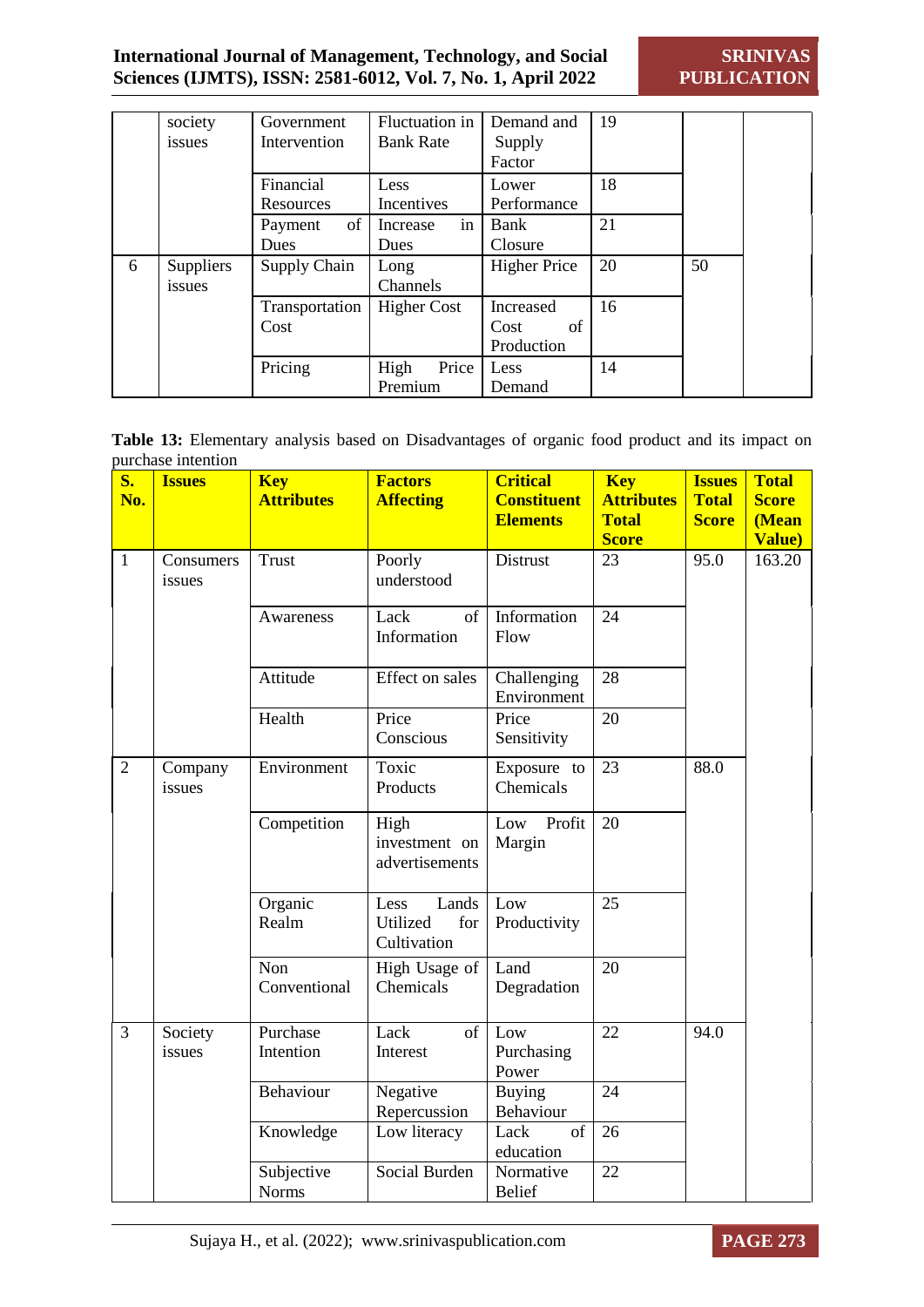| 4 | Farmers<br>issues   | Organic<br>Practices       | of<br>Lack<br>knowledge                | Ignorance of<br>Policies         | 26 | 88.0 |
|---|---------------------|----------------------------|----------------------------------------|----------------------------------|----|------|
|   |                     | Fertilizer<br>Usage        | Soil<br>Degradation                    | Increased<br>Pollution           | 18 |      |
|   |                     | Soil<br>Degradation        | Unfit<br>For<br>Further<br>Cultivation | Loss of Soil<br>Fertility        | 22 |      |
|   |                     | Crop Rotation              | More Risk                              | More<br>Investment               | 20 |      |
| 5 | $Co-$<br>operative  | <b>Interest Rate</b>       | Risk of non-<br>Payment                | More<br>Debt<br><b>Burden</b>    | 25 | 89.0 |
|   | society<br>issues   | Government<br>Intervention | <b>High Tax Rate</b>                   | Dues<br>Remain<br>Pending        | 26 |      |
|   |                     | Financial<br>Resources     | in<br>Increase<br>Debt Rate            | Farmers<br>Suicide               | 20 |      |
|   |                     | of<br>Payment<br>Dues      | Dues Unpaid                            | <b>Bank</b><br>Closure           | 18 |      |
| 6 | Suppliers<br>issues | Supply Chain               | High<br>Advertisement<br>Cost          | Leads<br>to<br><b>High Price</b> | 20 | 72.0 |
|   |                     | Transportation<br>Cost     | Higher Due to<br>Rise in Fuel<br>Price | High<br>Production<br>Cost       | 28 |      |
|   |                     | Pricing                    | Emasculate<br>Purchase                 | Low<br>Demand                    | 24 |      |

#### **11. GRAPHICAL REPRESENTATION OF EFFECTING FACTORS FOR ORGANIC FOOD PRODUCT AND ITS IMPACT ON PURCHASE INTENTION AS PER ABCD ANALYSIS FRAMEWORK :**

In the above tabular analysis, the critical constituent elements of all the analysis criteria under the determinant issues and key attributes are ranked by the focus group by assigning the numerical weights. These rankings are denoted as satisfactory with 3 points followed by neutral and not satisfactory with 2 and 1 points respectively.

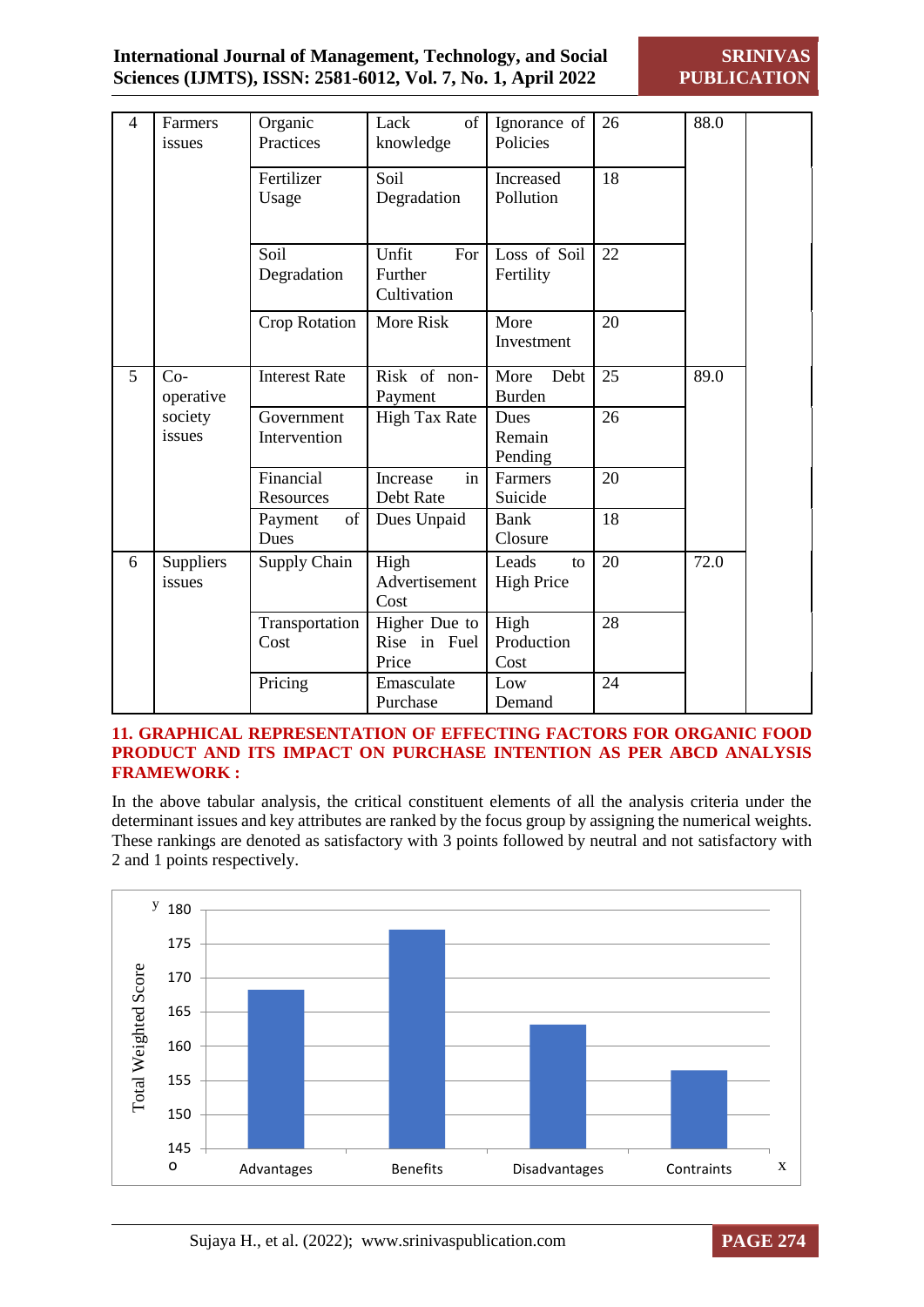**Fig. 2:** Exhibits of weighted mean score of organic food products and its impact on purchase intention. The bar diagram (figure 2) shows focus group interviews revealed that benefits gained more score of with higher satisfactory level followed by advantages and dis-advantages with score with neutral weightage and constraints with no satisfactory level.

#### **12. FINDINGS :**

Under ABCD framework, the concept is also analyzed to identify the constitutional critical elements. In the quantitative analysis using ABCD appropriate score/weightage can be given to each constituent critical element. The analysis has identified four constructs such as advantages, benefits, constraints, and disadvantages. The analysis has identified 98 key critical constituent elements under the constructs which satisfy the effectiveness of organic food products and its impact on purchase intention. Finally, the weightage ranking of 98 key critical constituent elements under the study determine high satisfactory level with benefits gained more score of 177.10 with higher satisfactory level followed by advantages 168.30 and dis-advantages with163.20 score with neutral weightage and constraints with 156.50 with no satisfactory level.

#### **13. CONCLUSION :**

As concluding remarks, ABCD analysis framework is used to identify the resources such as material, machine, information and human resource for a purpose of society benefit. The key attributes are important attributes of the determinant issues for deciding the affecting factors of each constructs Advantages, Benefits, Constraints and Disadvantages. In the quantitative analysis the appreciated score is used for CCE. The total score is calculated for the constructs by evaluating the scores under empirical research, which may be further accepted or rejected.

#### **REFERENCES :**

- [1] Sujaya, H., & Aithal, P. S. (2020). Shedding Insight on Sustainable Food Consumption: A Case Study on Customer Perceptible Behaviour towards Organic Products. *JuniKhyat*, *10*(11), 81-87. [Google Scholar](https://mpra.ub.uni-muenchen.de/104008/1/MPRA_paper_104008.pdf) X
- [2] Mendon, S., Salins, M., & Aithal, P. S. (2019). Emerging Trends in Sustainability of Organic Farming and its Impact on Purchase Intention-a Review & Research Agenda. *SCHOLEDGE International Journal of Management & Development*,  $6(7)$ , 98-120. [Google Scholar](https://papers.ssrn.com/sol3/papers.cfm?abstract_id=3512860)  $\overline{X}$
- [3] Aithal, P. S., (2017). ABCD Analysis as Research Methodology in Company Case Studies. *International Journal of Management, Technology, and Social Sciences (IJMTS)*, *2*(2), 40-54. [Google Scholar](https://www.researchgate.net/publication/319964884_ABCD_Analysis_as_Research_Methodology_in_Company_Case_Studies)  $\lambda$
- [4] Reshma., Aithal, P. S., & Acharya, S. (2015). An empirical study on Working from Home: A popular e-business model. *International Journal of Advance and Innovative Research*, *2*(2), 12- 18. [Google Scholar](https://www.researchgate.net/publication/281524771_AN_EMPIRICAL_STUDY_ON_WORKING_FROM_HOME_A_POPULAR_E-BUSINESS_MODEL)  $\lambda$
- [5] Aithal, P. S., & Kumar, P. M. (2015). Black Ocean Strategy-A Probe into a new type of Strategy used for Organizational Success. *GE-International Journal of Management Research (GEIJMER),*  $3(8)$ , 45-65. [Google Scholar](https://www.researchgate.net/publication/319964884_ABCD_Analysis_as_Research_Methodology_in_Company_Case_Studies)  $\overline{X}$
- [6] Aithal, P. S., Shailashree, V., & Kumar, P. M. (2016). ABCD analysis of Stage Model in Higher Education. *International Journal of Management, IT and Engineering*, *6*(1), 11-24. [Google](https://papers.ssrn.com/sol3/papers.cfm?abstract_id=2779061)  [Scholar](https://papers.ssrn.com/sol3/papers.cfm?abstract_id=2779061)  $\lambda$
- [7] Aithal, P. S., Shailashree, V., & Suresh Kumar, P. M. (2016). Application of ABCD Analysis Framework on Private University System in India. *International journal of management sciences and business research, 5(4), 159-170. Google Scholar*  $\lambda$ <sup>7</sup>
- [8] Aithal, P. S., Shailashree, V., & Kumar, P. M. (2016). Analysis of NAAC Accreditation System using ABCD framework. *International Journal of Management, IT and Engineering*, *6*(1), 30-44. [Google Scholar](https://papers.ssrn.com/sol3/papers.cfm?abstract_id=2779110)  $\lambda$
- [9] Aithal, S., & Aithal, P. S. (2016). ABCD analysis of Dye-doped Polymers for the Photonic Applications. *IRA-International Journal of Applied Sciences*, 4(3), 358-378. [Google Scholar](https://www.researchgate.net/publication/309510791_Abcd_Analysis_Of_Dye_Doped_Polymers_For_Photonic_Applications)  $\overline{X}$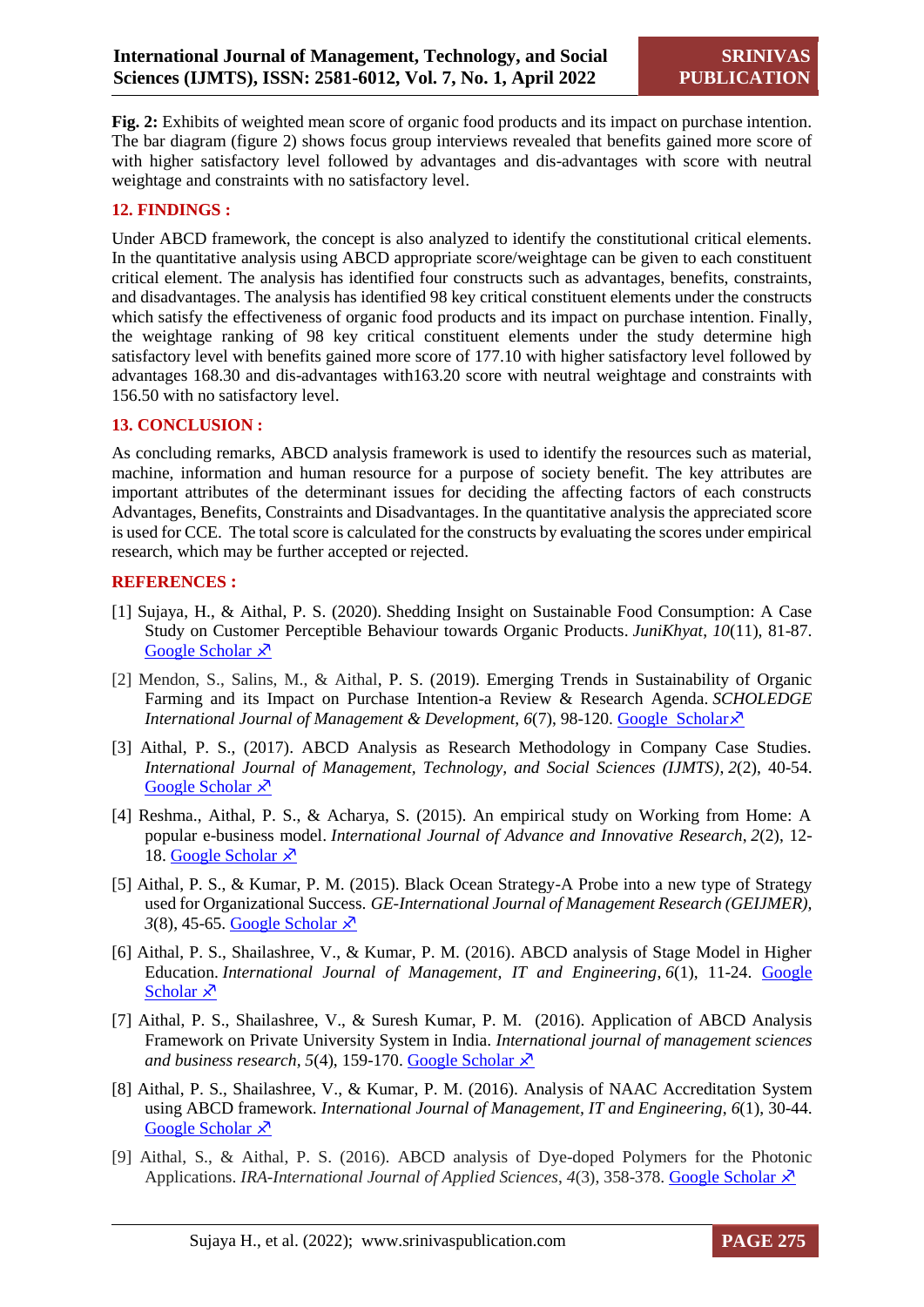- [10] Aithal, P. S., Kumar, P. M., & Shailashree, V. T. (2016). Factors & elemental analysis of six thinking hats technique using ABCD framework. *International Journal of Advanced Trends in Engineering and Technology, 1(1), 85-96. [Google Scholar](https://www.researchgate.net/publication/312232327_Factors_Elemental_Analysis_of_Six_Thinking_Hats_Technique_using_ABCD_Framework)*  $\lambda$
- [11] Aithal, P. S., (2016). Smart Library Model for Future Generations. *International Journal of Engineering Research and Modern Education (IJERME)*,  $I(1)$ , 693-703. [Google Scholar](file:///C:/Users/P.S.%20Aithal/Downloads/11.(19).%20Aithal,%20P.%20S.%20(2016).%20Smart%20Library%20Model%20for%20Future%20Generations.%20International%20Journal%20of)  $\overline{X}$
- [12] Rangi, P. K., & Aithal, P. S. (2020). Academic Institutions Risk Decisions using Six Thinking Hats based Analysis. *International Journal of Case Studies in Business, IT, and Education*   $(IJCSBE)$ ,  $4(2)$ , 270-279. [Google Scholar](file:///C:/Users/P.S.%20Aithal/Downloads/Rangi,%20P.%20K.,%20&%20Aithal,%20P.%20S.%20(2020).%20Academic%20Institutions%20Risk%20Decisions%20using%20Six%20Thinking%20Hats%20based%20Analysis)  $\chi^2$
- [13] Aithal, P. S. (2017). A critical study on Various Frameworks used to analyse International Business and its Environment. *International Journal of Applied Engineering and Management Letters (IJAEML)*,  $I(2)$ , 78-97. [Google Scholar](file:///C:/Users/P.S.%20Aithal/Downloads/Aithal,%20P.%20S.%20(2017).%20A%20critical%20study%20on%20Various%20Frameworks%20used%20to%20analyse%20International%20Business%20and%20its%20Environment)  $\lambda$ <sup>7</sup>
- [14] Vidya, M., & Shailashri, V. T. (2021). A Study on Evolving Digital Transformation in India king System. *International Journal of Case Studies in Business, IT and Education (IJCSBE), 5*(1), 116-130. [Google Scholar](file:///C:/Users/P.S.%20Aithal/Downloads/Vidya,%20M.,%20&%20Shailashri,%20V.%20T.%20(2021).%20A%20Study%20on%20Evolving%20Digital%20Transformation%20in%20Indian%20Banking%20System)  $\overline{X}$
- [15] Aithal, P. S., & Noronha, S. (2016). Hitting Two Birds with One Stone: Srinivas University B.COM Model in Corporate Auditing. *International Journal of Scientific Research a Modern Education (IJSRME)*,  $2(1)$ , 455-630. [Google Scholar](file:///C:/Users/P.S.%20Aithal/Downloads/%5d%20Aithal,%20P.%20S.,%20&%20Noronha,%20S.%20(2016).%20Hitting%20Two%20Birds%20with%20One%20Stone:%20Srinivas%20University%20B.%20COM%20Model%20in%20Corporate%20Auditing)  $\chi$ <sup>3</sup>
- [16] Krishna Prasad, K., & Aithal, P. S. (2016). Changing Perspectives of Mobile Information Communication Technologies towards Customized and Secured Services through 5G & 6G. *International Journal of Engineering Research and Modern Education (IJERME*), *1* (2), 210-224. [Google Scholar](file:///C:/Users/P.S.%20Aithal/Downloads/Krishna%20Prasad,%20K.,%20&%20Aithal,%20P.%20S.%20(2016).%20Changing%20Perspectives%20of%20Mobile%20Information%20Communication%20Technologies%20towards%20Customized%20and%20Secured%20Services%20through%205G%20&%206G)  $\overline{x}$
- [17] Aithal, P. S., & Aithal, S. (2019). Innovation in B. Tech. Curriculum as B. Tech. (Hons) by integrating STEAM, ESEP & IPR features. *International Journal of Case Studies in Business, IT, and Education (IJCSBE),*  $3(1)$ , 56-71. [Google Scholar](file:///C:/Users/P.S.%20Aithal/Downloads/Aithal,%20P.%20S.,%20&%20Aithal,%20S.%20(2019).%20Innovation%20in%20B.%20Tech.%20Curriculum%20as%20B.%20Tech.%20(Hons)%20by%20integrating%20STEAM,%20ESEP%20&%20IPR%20features)  $\lambda$
- [18] Shailashri, V. T., & Kariappa, A. (2020). Social Engagement: A means to Brand Building. *International Journal of Case Studies in Business, IT and Education (IJCSBE)*, *4*(2), 212-219. [Google Scholar](file:///C:/Users/P.S.%20Aithal/Downloads/%5d%20Shailashri,%20V.%20T.,%20&%20Kariappa,%20A.%20(2020).%20Social%20Engagement:%20A%20means%20to%20Brand%20Building) ×
- [19] Aithal, P. S., & Aithal, S. (2016). Nanotechnology Innovations & Business Opportunities in Renewable Energy Sector. *International Journal of Engineering Research and Modern Education (IJERME)*,  $I(1)$ , 674-692. [Google Scholar](file:///C:/Users/P.S.%20Aithal/Downloads/Aithal,%20P.%20S.,%20&%20Aithal,%20S.%20(2016).%20Nanotechnology%20Innovations%20&%20Business%20Opportunities%20in%20Renewable%20Energy%20Sector)  $\lambda$ <sup>7</sup>
- [20] Aithal, P. S., & Kumar, P. M. (2016). Organizational behaviour in 21st century–'Theory A' for managing people for performance. *IOSR Journal of Business and Management (IOSR-JBM*), *18*(7), 126-134. [Google Scholar](file:///C:/Users/P.S.%20Aithal/Downloads/%5d%20Aithal,%20P.%20S.,%20&%20Kumar,%20P.%20M.%20(2016).%20Organizational%20behaviour%20in%2021st%20century–)  $\lambda$
- [21] Pai, R. (2020). Diversity and Inclusion: Key to Improve Productivity-A Case Study on WIPRO. *International Journal of Case Studies in Business, IT and Education (IJCSBE, 4*(2), 18-27. [Google](file:///C:/Users/P.S.%20Aithal/Downloads/Pai,%20R.%20(2020).%20Diversity%20and%20Inclusion:%20Key%20to%20Improve%20Productivity-A%20Case%20Study%20on%20WIPRO)  [Scholar](file:///C:/Users/P.S.%20Aithal/Downloads/Pai,%20R.%20(2020).%20Diversity%20and%20Inclusion:%20Key%20to%20Improve%20Productivity-A%20Case%20Study%20on%20WIPRO) $\lambda$
- [22] Aithal, P. S. (2016). Student centric curriculum design and implementation–Challenges and Opportunities in business management & IT *education. IRA-International Journal of Education & Multidisciplinary Studies 4(3), 423-437. Google Scholar*  $\lambda$ <sup>7</sup>
- [23] Aithal, P. S. (2016). How to Increase Research Productivity in Higher Educational Institutions SIMS Model. *International Journal of Scientific Research and Modern Education (IJSRME), 1*(1), 447-458. [Google Scholar](file:///C:/Users/P.S.%20Aithal/Downloads/Aithal,%20P.%20S.%20(2016).%20How%20to%20Increase%20Research%20Productivity%20in%20Higher%20Educational%20Institutions–SIMS%20Model)  $\lambda$
- [24] Aithal, P. S., (2016). Smart Library Model for Future Generations. *International journal of Engineering Research and Modern Education (IJERME)*,  $I(1)$ , 693-703. [Google Scholar](file:///C:/Users/P.S.%20Aithal/Downloads/11.(19).%20Aithal,%20P.%20S.%20(2016).%20Smart%20Library%20Model%20for%20Future%20Generations.%20International%20Journal%20of)  $\lambda$
- [25] Aithal, S., & Aithal, P. S. (2016). Student centric learning through planned hard work-an innovative model. *International Journal of Scientific Research and Modern Education, 1*(1), 886-898. [Google Scholar](file:///C:/Users/P.S.%20Aithal/Downloads/Aithal,%20S.,%20&%20Aithal,%20P.%20S.%20(2016).%20Student%20centric%20learning%20through%20planned%20hard%20work-an%20innovative%20model) X<sup>2</sup>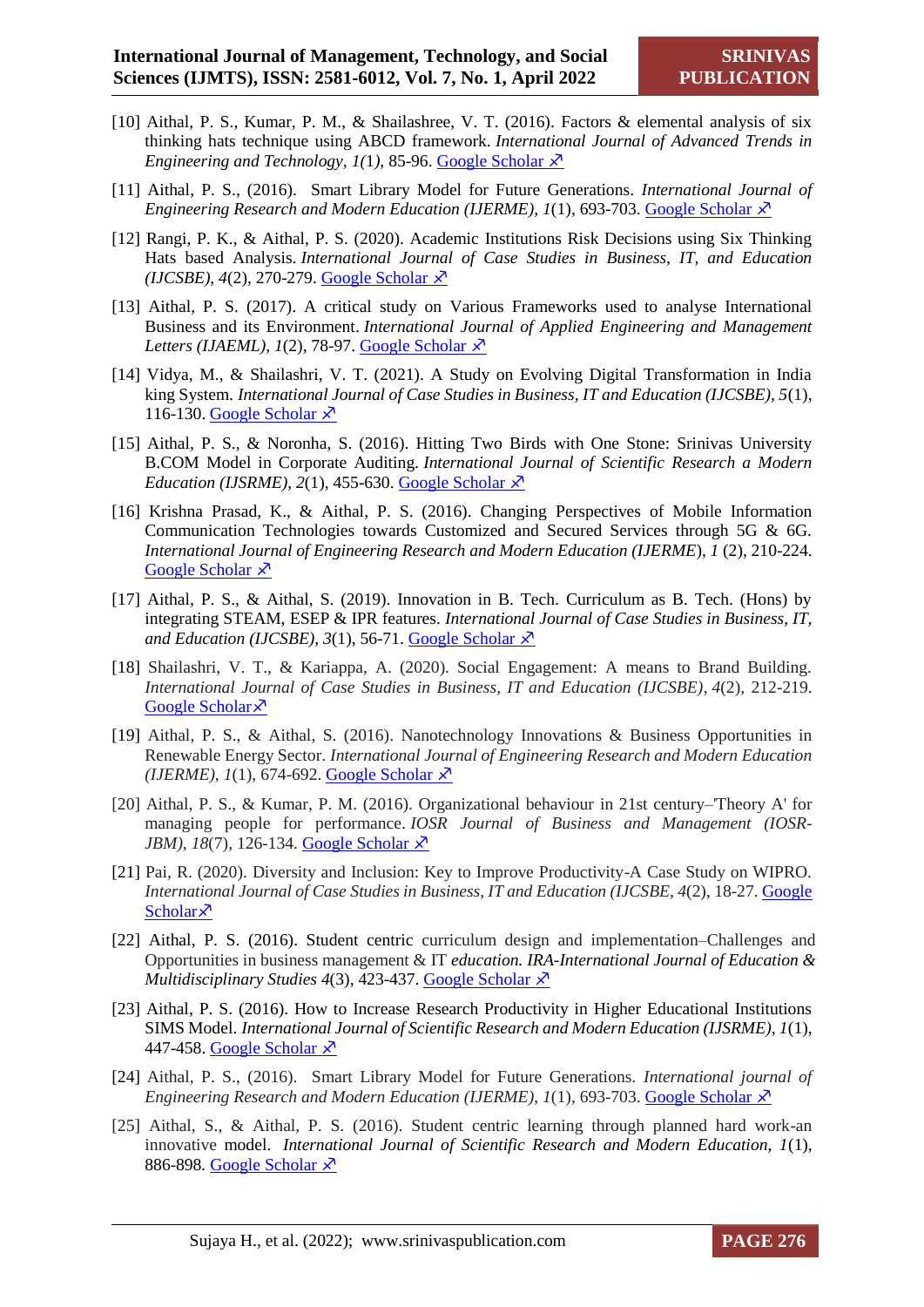- [26] Ganesh, H. R, & Aithal, P. S. (2020). Organizing the Unorganized Lifestyle Retailers in India: An Integrated Framework. *International Journal of Applied Engineering and Management Letters*  4(1), 257-278. [Google Scholar](file:///C:/Users/P.S.%20Aithal/Downloads/HR,%20G.,%20&%20Aithal,%20P.%20S.%20(2020).%20Organizing%20the%20Unorganized%20Lifestyle%20Retailers%20in%20India:%20An%20Integrated%20Framework)  $\lambda$
- [27] Aithal, P. S., & Rao, P. (2016). Green Education Concepts & Strategies in Higher Education model. *International Journal of Scientific Research and Modern Education (IJSRME),* 793-802. [Google Scholar](file:///C:/Users/P.S.%20Aithal/Downloads/Aithal,%20P.%20S.,%20&%20Rao,%20P.%20(2016).%20Green%20education%20concepts%20&%20strategies%20in%20higher%20education%20model)  $\lambda$
- [28] Shenoy, V., Aithal, P. S., & Pai, R. (2018). Online E-Campus Recruitment Process of Berger Paints India Ltd. *International Journal of Applied Engineering and Management Letters, 2*(1), 82-95. [Google Scholar](file:///C:/Users/P.S.%20Aithal/Downloads/Shenoy,%20V.,%20Aithal,%20P.%20S.,%20&%20Pai,%20R.%20(2018).%20Online%20E-Campus%20Recruitment%20Process%20of%20Berger%20Paints%20India%20Ltd)  $\overline{x}$
- [29] Rangi, P. K., & Aithal, P. S. (2021). Literature survey and research agenda of risk determinants in Indian equities and machine learning. *International Journal of Management Technology, and Social Sciences (IJMTS), 6(1), 83-109. Google Scholar*  $\lambda$ <sup>7</sup>
- [30] Shenoy, V., Aithal, P. S., & Ramesh Pai, A. (2018). Online e-campus recruitment process of Muthoot finance Ltd. Quality in higher education challenges & opportunities, ISBN NO: 978-93- 5311-082-6. [Google Scholar](file:///C:/Users/P.S.%20Aithal/Downloads/Shenoy,%20V.,%20Aithal,%20p.%20s.,%20&%20ramesh%20pai,%20a.%20(2018).%20online%20e-campus%20recruitment%20process%20of%20muthoot%20finance%20ltd.%20Quality%20in%20higher%20education%20challenges%20&%20opportunities)  $\lambda$ <sup>7</sup>
- [31] Muduli, A. K., Pati, P. K., & Patnaik, M. Application of ABCD Analysis Framework on private University System in India. International Journal of Engineering, Management, Humanities and Social sciences,  $31(3)$ , 131-145. [Google Scholar](file:///C:/Users/P.S.%20Aithal/Downloads/Muduli,%20A.%20K.,%20Pati,%20P.%20K.,%20&%20Patnaik,%20M.%20Application%20of%20ABCD%20Analysis%20Framework%20on%20Private%20University%20System%20in%20India)  $\overline{\mathcal{X}}$
- [32] Kalyanathaya, K. P. (2022). A Literature Review and Research Agenda on Explainable Artificial Intelligence (XAI). *International Journal of Applied Engineering and Management Letters, 6*(1), 43-59. [Google Scholar](file:///C:/Users/P.S.%20Aithal/Downloads/Kalyanathaya,%20K.%20P.%20(2022).%20A%20Literature%20Review%20and%20Research%20Agenda%20on%20Explainable%20Artificial)  $\lambda$
- [33] Shenoy, S. S., & Shailashri, V. T. (2022). An Analysis of Indian Pharmaceutical Sector using ABCD Framework. *International Journal of Case Studies in Business, IT and Education 6*(1), 1- 13. [Google Scholar](file:///C:/Users/P.S.%20Aithal/Downloads/Shenoy,%20S.%20S.,%20&%20Shailashri,%20V.%20T.%20(2022).%20An%20Analysis%20of%20Indian%20Pharmaceutical%20Sector%20using)  $\overline{x}$
- [34] Ushadevi, P. (2018). A Study on Mobile banking Financial Transaction of Major Nationalized Banks in India. *International Journal of Management, Technology and Social Sciences, 3*(2), 100- 119. [Google Scholar](file:///C:/Users/P.S.%20Aithal/Downloads/Ushadevi,%20P.%20(2018).%20A%20Study%20on%20Mobile%20banking%20Financial%20Transaction%20of%20Major%20Nationalized)  $\overline{x}$
- [35] Vikranth, K. (2021). An Implementation of IoT and data analytics in smart agricultural system: A systematic literature reviews. *International Journal of Management, Technology and Social Sciences (IJMTS)*, *6*(1), 41-70. [Google Scholar](file:///C:/Users/P.S.%20Aithal/Downloads/Vikranth,%20K.%20(2021).%20An%20Implementation%20of%20IoT%20and%20Data%20Analytics%20in%20Smart%20Agricultural)  $\lambda$ <sup>7</sup>
- [36] Mahesh K., M., Aithal, P. S., & Sharma, K. R. S. (2022). Impact of Sustainable Finance on MSMEs and other Companies to Promote Green Growth and Sustainable development. *International Journal of Applied Engineering and Management Letters (IJAEML), 6*(1), 60-76. [Google Scholar](file:///C:/Users/P.S.%20Aithal/Downloads/KM,%20M.,%20Aithal,%20S.,%20&%20Sharma,%20K.%20R.%20S.%20(2022).%20Impact%20of%20Sustainable%20Finance%20on%20MSMEs%20and)  <u>又</u>
- [37] Rajasekar, D., & Aithal, P. S. (2022). Direct to Consumer using Live stream as an Innovative Marketing Medium during the COVID-19. *International Journal of Applied Engineering and Management Letters (IJAEML)*, *6*(1), 77-86. [Google Scholar](file:///C:/Users/P.S.%20Aithal/Downloads/Rajasekar,%20D.,%20&%20Aithal,%20P.%20S.%20(2022).%20Direct%20to%20Consumer%20using%20Livestream%20as%20an%20Innovative)  $\lambda$ <sup>7</sup>
- [38] Aithal, P. S., & Aithal, S. (2019). A New Attitude-Behaviour (AB) Theory for Organizational Leadership. *International Journal of Management, Technology, and Social Sciences, 4*(1), 83-97. [Google Scholar](file:///C:/Users/P.S.%20Aithal/Downloads/Aithal,%20P.%20S.,%20&%20Aithal,%20S.%20(2019).%20A%20New%20Attitude-Behaviour%20(AB)%20Theory%20for%20Organizational)  $\lambda$
- [39] Aithal, A., & Shabaraya, A. R. (2018). Users Perspectives on the Online Pharmacy Model. *International Journal of Health Sciences and Pharmacy (IJHSP)*, 2(1), 29-36. [Google Scholar](file:///C:/Users/P.S.%20Aithal/Downloads/Aithal,%20A.,%20&%20Shabaraya,%20A.%20R.%20(2018).%20Users%20Perspectives%20on%20Online%20Pharmacy)  $\overline{X}$
- [40] Frederick, D. P., & Bhat, G. (2022). Quantitative ABCD Analysis of Online Food Delivery Services. *International Journal of Case Studies in Business, IT and Education, 6*(1), 76-92. [Google](file:///C:/Users/P.S.%20Aithal/Downloads/Dsouza,%20Prima%20Frederick,%20&%20Ganesh%20Bhat,%20S.,%20(2022).%20Quantitative%20ABCD%20Analysis%20of%20Online%20Food%20Delivery%20Services)  [Scholar](file:///C:/Users/P.S.%20Aithal/Downloads/Dsouza,%20Prima%20Frederick,%20&%20Ganesh%20Bhat,%20S.,%20(2022).%20Quantitative%20ABCD%20Analysis%20of%20Online%20Food%20Delivery%20Services)  $\lambda$
- [41] Aithal, P. S., (2017). The ABCD Analysis of Recently Announced New Research Indices. *International Journal of Management, Technology, and Social Sciences (IJMTS), 1(1), 65-76.* [Google Scholar](file:///C:/Users/P.S.%20Aithal/Downloads/ithal,%20P.%20S.%20(2017).%20ABCD%20Analysis%20of%20Recently%20Announced%20New%20Research%20%20Indices)  $\lambda$